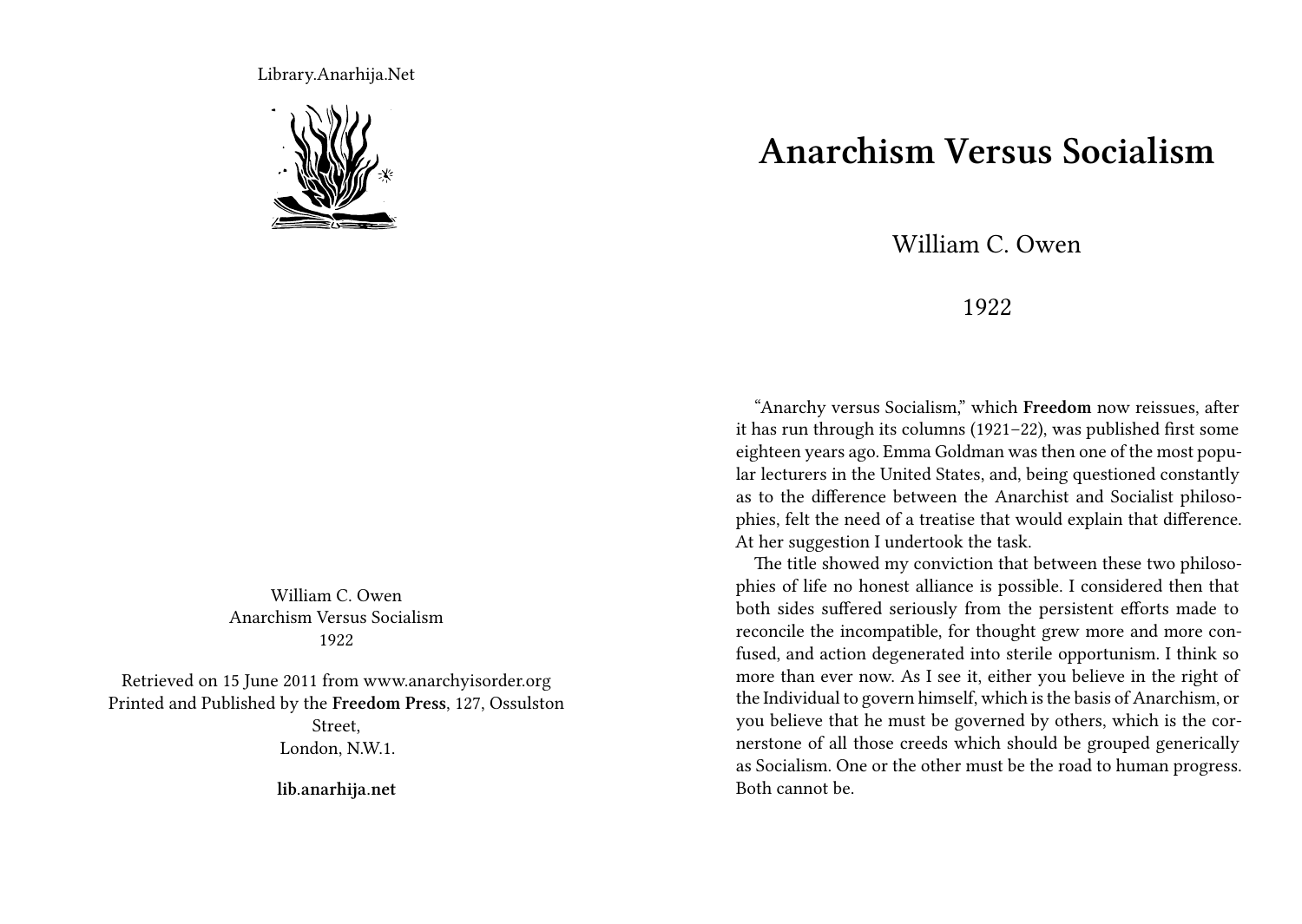To me Man is manifestly destined to be master of himself and his surroundings, individually free. His capacity for achievement has shown itself practically boundless, whenever and wherever it has been permitted the opportunity of expansion; and no less an ideal than equal and unfettered opportunity  $-$  that is to say, individual freedom — should satisfy him. I accept Turgenev's saying that "human dignity is the goal of life," and consider all forms of slavery a refusal to recognise Man's dignity or native worth.

At this epoch-making moment men stand irresolute, distracted by opposing counsels. It would be, indeed, more accurate to say that for the most part they squat, as they have squatted for centuries untellable, distrustful of their own capacity to think correctly, and believing that the solution of life's problems is the proper business of a few wiser heads. So long as this self-distrust prevails, so long as the ordinary individual remains unconscious of his proper dignity as the great thinking animal, slavery, in my judgment, will continue. The first essential business, therefore, is to awaken thought; to get men to look at things as they are; to induce them to hunt for truth. Whatever is not true, whatever cannot stand the test of investigation, should die.

We are passing through a period of intense suffering, from which none of the so-called civilised countries is exempt. As I see things, however, it is not by any iron law of Nature that millions to-day are starving. It is not because the earth is niggardly, or because industrial development is backward, that grinding poverty, with all the mental and spiritual degradation grinding poverty entails, is still the almost universal lot. Poverty exists because, even to-day, the masses regard themselves as doomed to helplessness, and are well satisfied if some outside power gives them a chance to make a living. Yet Man is not naturally helpless. By his inventive genius he has now conquered his environment, and want and the fear of want are to-day unnatural and artificial ills.

Thus, as I understand it, do Anarchists regard the social problem, and here our quarrel with the Socialists comes immediately into full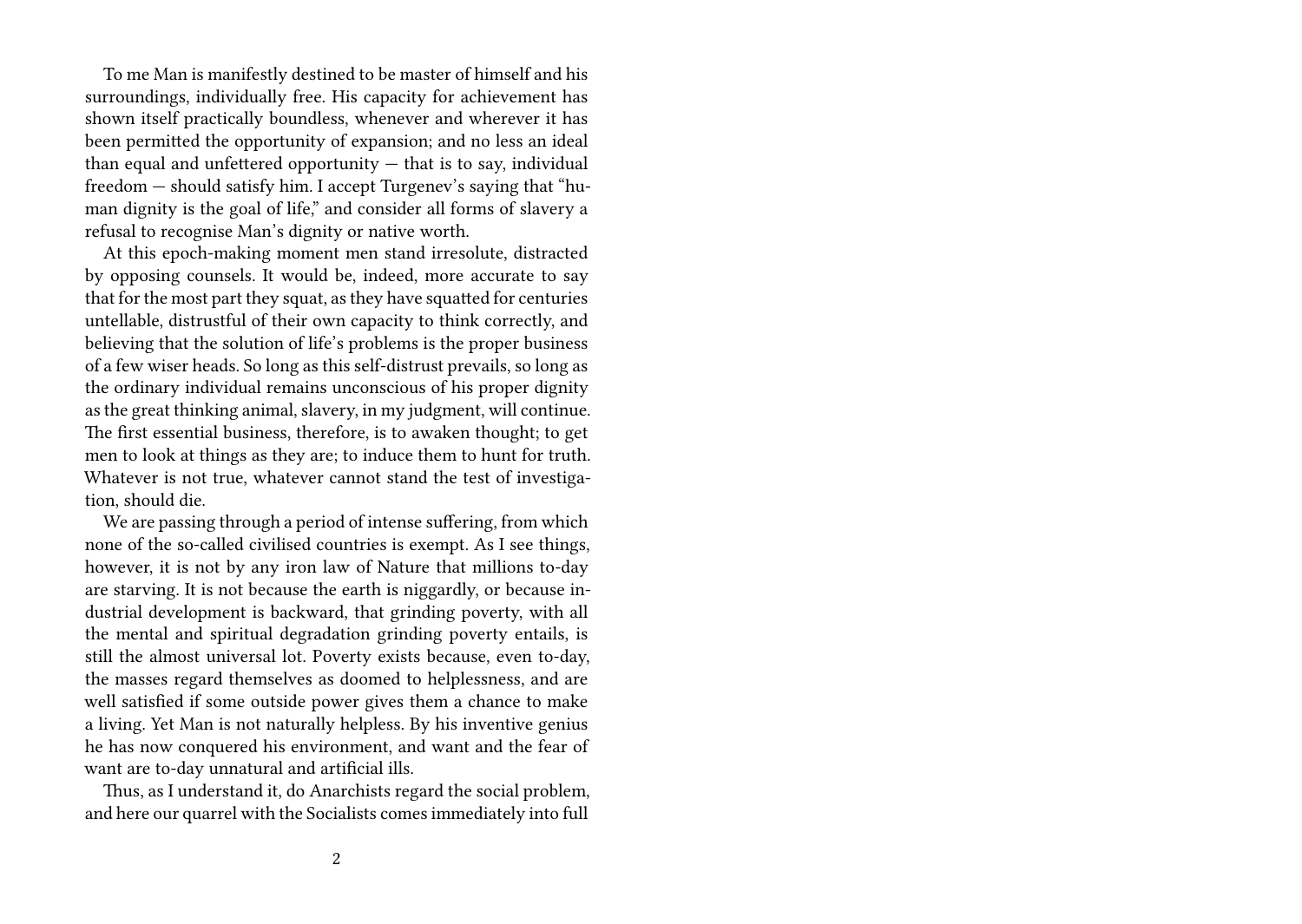ment that must be made. When the inevitability of that adjustment is understood, it will, in my humble judgment, be made, and not till then. In the hope of hastening, however infinitesimally, the thought that this great step must now be taken I wrote this pamphlet originally, and have revised it slightly. For the elaboration of details I have had no space; but, as it appears to me, when Humanity feels the necessity of learning it will learn, and when the spirit of Liberty burns fiercely Slavery will perish in its flame.

view. To us the problem is not merely economic. We do not think that a certain stage of industrial development must be reached before men are ripe for freedom. Still less do we believe in the fatalistic dogma that by the necessary evolution of the present system the problem will solve itself. We hold that man is servile because he has been drilled into servility, and remains helpless because he accepts ills helplessness as unalterable. To us, therefore, the promotion of individuality, and the encouragement of the spirit of revolt against whatever institutions may be unworthy of humanity, are everything. We are rebels against slavery, and we understand that men will win their way to freedom only when they yearn to be free.

For my part, I take the sombre view that Freedom's great struggle has yet to come. I see the masses caught in a net woven so cunningly that they do not sense their danger; trapped by the mechanism of a system they cannot understand, divorced from the control of their own lives by forces as impalpable as are the fancied deities before whom the Savage grovels. The Man of the People is thrown on the street to-day because the law of demand and supply ordains it, because the exchanges are topsy-turvy, because certain of his economic rulers calculate that they can make money by restricting production. He is the mere plaything of the speculator, and if he ventures to protest Government claps him into gaol as a disturber of the peace or hangs him as a rebel. That means unceasing discontent and, ultimately, Civil War. It is utterly unhealthy and unstable. It cannot last.

Back of all this infamy stands always the Government machine; dead to all human sympathy, as are all machines; bent only on increasing its efficiency as a machine, and enlarging its power; organised expressly to keep things, in all essentials, precisely as they are. It is the arch-type of immobility, and, therefore, the foe of growth. It is the quintessence of compulsion, and, therefore, the enemy of freedom. To it the individual is a subject, of whom it demands unquestioning obedience. Necessarily we Anarchists are opposed to it. We do not dream, as do the Socialists, of making it the one great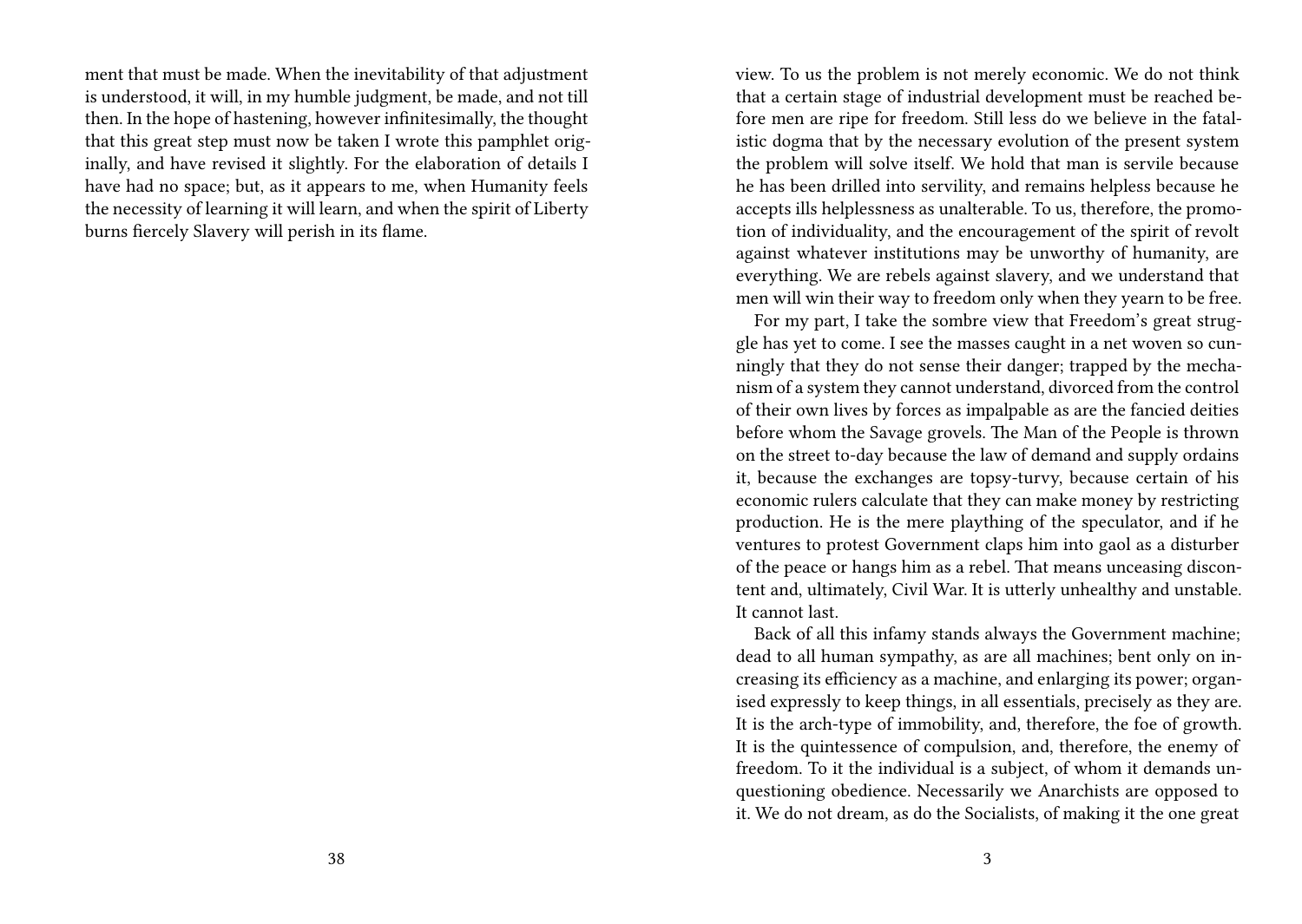Monopolist, and therefore the sole arbiter of life. On the contrary, we seek to whittle away its powers, that it may be reduced to nothingness and be succeeded by a society of free individuals, equipped with equal opportunities and arranging their own affairs by mutual agreement.

The Anarchist type of social structure is the industrial type, and for it the true industrialist, the working man, should stand. On the other hand, he who cries for more Government is declaring himself an advocate of the military type, wherein society is graded into classes and all life's business conducted by inferiors obeying orders issued by the superior command. That offers the worker only permanent inferiority and enslavement, and against that he should revolt. Man is, by the very essence of his being and by the quality of his natural gifts, too fine to be treated as an inferior. He is meant to be a co-operator, uniting with his fellow-creatures on a basis of equality and clothed, as a member of the human race, with equal rights. This is his proper due, and I am very positive that nothing less than this can bring us social peace. Here no compromise is possible, and if established institutions bar the way, Man owes it to his own dignity to abolish or model and remodel them, until they are brought into harmony with this fundamental law of life.

Obviously this line of thought carries us far, and I desire to point out that it involves the whole future of our race. In our opinion, the man who thinks of himself as inferior, and is content to be classed as such, thereby becomes inferior; and it is by inferiority that civilisations are wrecked. By the Barbarian within their own gates they are destroyed, and the barbarism fatal to them is not the violence of the rebel but the growing inertia and cowardice of the ordinary citizen, who accepts life on the lower level because he lacks the energy and courage to accept personal responsibility and to lead the higher life personal responsibility demands. Thus the whole tone of the community's life is lowered; its vitality ebbs more and more; decay sets in and death ensues.

We are for abolishing Capitalism by giving all men free and equal access to capital in its strictest and most proper sense, viz., the chief thing, the means of producing wealth  $-$  that is, the well-being of themselves and the community. For my part, I look at the world thus. The few, the comparatively very few, by facing facts and courageously pursuing knowledge, have put within our reach the possibility of lifting the race, once and for all, above all fear of want. The work of their brains — these few who "scorned delights and lived laborious days" — has put into our hands a capacity to produce which is practically illimitable, and a power to distribute which laughs at physical obstacles and could, by the exercise of ordinary humanity and common sense, knit the entire world into one harmonious commonwealth and free it for ever from the mean and sordid struggle that keeps it in the sewer. These few, knowing no God but Truth and no religion but loyalty to Truth, have made Nature, which was for ages untellable Man's ruthless master, to-day his docile slave. In all history there is nothing to compare with the Industrial Revolution wrought by Science, but the harvest of that mighty sowing we have not as yet even begun to reap.

What blocks the way? Simply, on the one hand, the servile stupidity of the masses, who still deem it their duty to live as their poverty-stricken forefathers lived, and, on the other hand, the crass immobility of the ruling class, which still believes itself entitled to rule as did the Caesars, to live at the expense of others, to fence in for its own private enjoyment what should be, and what ultimately must be, for the use of all. I am for the overthrow of Monopoly, of all Monopolies; I am for tearing down the bars, all bars; and this I conceive to be the great task to which the Anarchist movement has set its hand and on which it should never allow itself to turn its back.

This is the dream; but it is not a dream. The abolition of human slavery is essentially the most practical of things. The adjustment of individual and social life to conditions that have been completely revolutionised by the advance of human knowledge is an adjust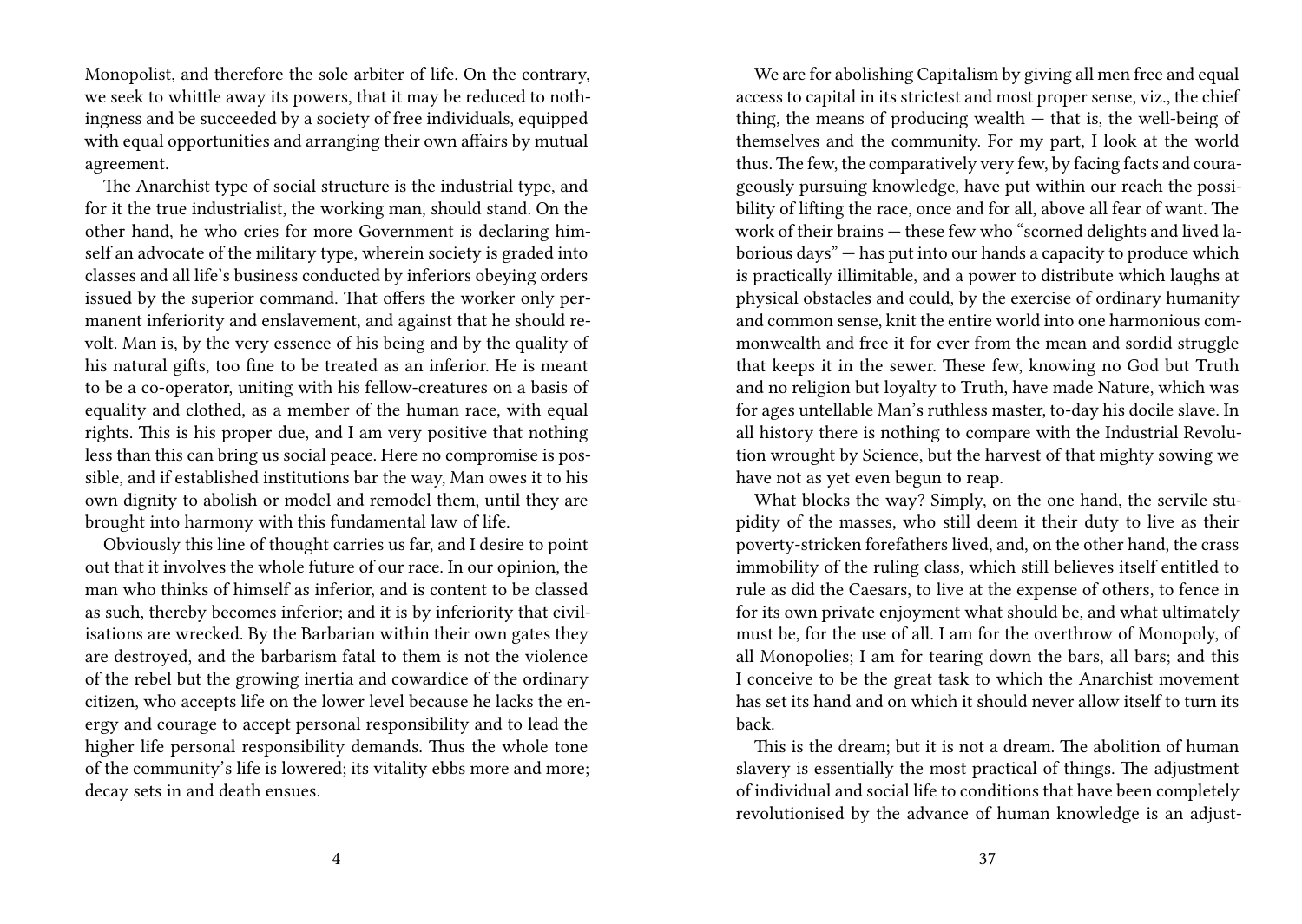declaration: — "The engineering and shipbuilding industries are today faced with a practically total cessation of work within the next six or nine months in any event. In the engineering trade there is not the slightest prospect of getting orders; the shipbuilding industry is paralysed, and yet there is a dispute manifesting total ignorance of economic conditions and of the position in which employers are placed." It will be retorted that Mr. Gould is a biassed witness, and it may be granted; nevertheless he voiced unquestionably a general truth. Shorn of markets, England's entire industrial machine is slowing down, steadily and surely. In the Amalgamated Engineers' Union alone 90,000 members were out of work before the lock-out.

Anarchism rests on the conviction that human beings, if granted full and equal opportunity to satisfy their wants, could and would do it far more satisfactorily than can or will a master class. It is inconceivable to us that they could make such a failure of it as the master class has done. We do not believe that the peoples, having once become self-owning, would exhaust all the resources of science in murdering one another. That particular insanity springs, as we see it, from the fact that the master class in each and every manufacturing country finds itself compelled to capture foreign markets in order to keep its own population in some sort of work. The wars so engendered the masses necessarily support, because, under the reign of Monopoly, jobs they must have at any price.

We do not believe for one moment that without the Capitalist or Monopolist we could not live. On the contrary, we are extremely positive that the Capitalist, the Landlord, the man who has cornered the means of life, is the one who has made it impossible for us to support ourselves. He holds the key which we must have. He lies growling in the manger from which we have to feed. In the desert created by himself he bars us from the springs at which, on his own terms, we are compelled to drink. It should not be a desert. Let us have but liberty to irrigate it and it will be transformed into a boundless oasis of inexhaustible fertility.

We Anarchists are fully conscious of this appalling and completely established historical fact; and we hate the State because it deprives men of personal responsibility, robs them of their natural virility, takes out of their hands the conduct of their own lives, thereby reduces them to helplessness, and thus insures the final collapse of the whole social structure. The last seven years have shown conclusively that we are right. By no possibility could the hideous slaughter of the War have taken place had not the towering governments, which had been permitted to take all power into their clutches, previously reduced the mass to helplessness. There it still is held, and its State-created helplessness is still its most pitiful undoing.

These were the thoughts that occupied my mind when I was writing this pamphlet, eighteen years ago. Later experiences have strengthened the convictions I then tried to express. I see no reason, therefore, for changing in one iota the general structure of the pamphlet; but in certain places I have substituted illustrations which seem to me more up to date. I still say to every human being: "Your first and most important business is to be master of your own life."I need hardly add that, in my opinion, Anarchism is at once the most destructive and constructive of philosophies, the uncompromising foe of the Barbarism now triumphant, and the architect of the Civilisation still struggling to be born.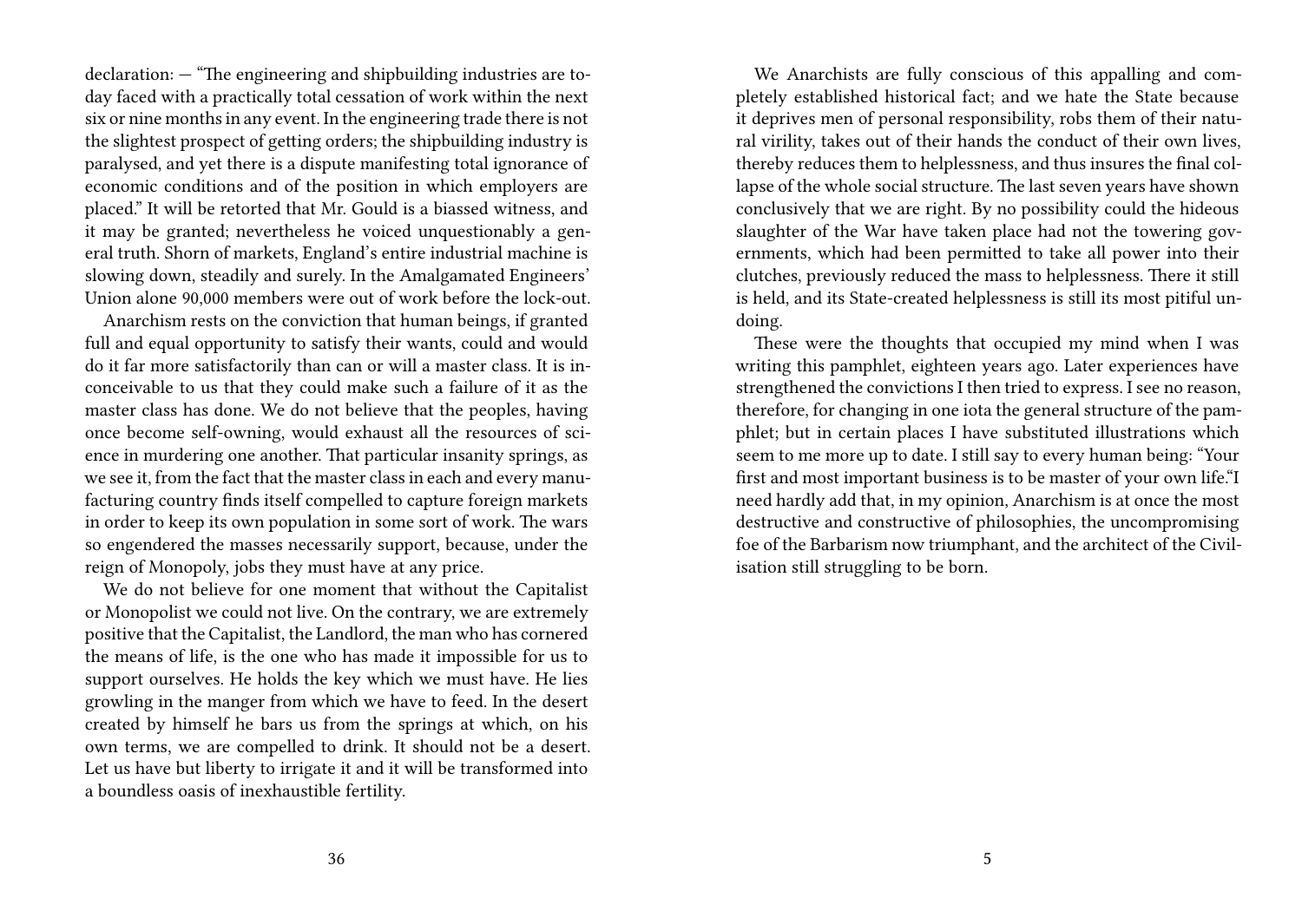This pamphlet endeavours to explain the positions occupied respectively by Anarchism and Socialism in their efforts to interpret Life. It presents the Anarchist interpretation as based on the conception that the Individual is the natural fount of all activity, and that his claim to free and full development of all his powers is paramount. The Socialist interpretation, on the other hand, is presented as resting on the conception that the claim of the Collectivity is paramount, and that to its welfare, real or imagined, the Individual must and should subordinate himself.

On the correct interpretation of Life everything depends, and the question is as to which of these two conflicting interpretations is correct. Always and everywhere the entire social struggle hinges on that very point, and every one of us has his feet set, however unconsciously, in one or other of these camps. Some would sacrifice the Individual, and all minorities, to the supposed interests of the collective whole. Others are equally convinced that a wrong inflicted on one member poisons the whole body, and that only when it renders full justice to the Individual will society be once more on the road to health.

The dispute, therefore, between Anarchism and Socialism is precisely as to the point from which we should start and the direction in which we should move, since start and move we must. No one is satisfied with things as they are, and no one can be satisfied; for the existing system is a miserable compromise between Anarchism and Socialism with which neither can be content. On the one hand, the Individual is instructed to play for his own hand, however fatally the cards are stacked against him. On the other hand, he is adjured incessantly to sacrifice himself to the common weal. Special Privilege, when undisturbed, preaches always individual struggle, although it is Special Privilege that robs the ordinary individual of all his chances of success. Let Special Privilege be attacked, however, and it appeals forthwith to the Socialistic principle declaring vehemently that the general interests of society must be protected at any cost. Such a hotch-potch of illogical opportunisms obviously

that, somehow, the hordes of unemployed we are thus begetting will be taken care of by the police or fade away quietly and die; that a good God has so arranged it that when there is too much the ordinary man must starve, and that always he should go down on his knees and thank the Monopolist for granting him the privilege to toil and live. That is the existing system as it has worked itself out; and in that system the people, their leaders, and their rulers still believe. They think that they can patch it up, and we Anarchists regard it as beyond all patching.

Consider the case of England  $-$  a country which most deliberately has evicted ninety-nine hundredths of her population from their native soil, herded them into cities, forced them into factories, and compelled them to stake their very lives on the capacity of a master class to furnish them with work in supplying the wants of other peoples. What tenure of existence could be more precarious, and what mode of transacting Life's great business more sordid or more senseless? The man works, when he gets the chance, not to minister to his own proper needs but to satisfy the whims of nations and races whose very names are to him unknown. He takes what comes, and if he gets a steady job in some Birmingham foundry, casting brazen images for voodoo worshippers in South Africa, thinks himself thrice blessed. An astounding system, but more astounding still the fact that it has lasted even one short century. To-day it is breaking down, beyond redemption.

The markets are failing, as, sooner or later and War or no War, they were bound to fail. By no possibility can the English master class prevent that of other countries from starting its own factories, exploiting its own territory, and barring out by protective tariffs the unwelcome competitor who still wishes to share, and at one time monopolised, the spoil. That is the evolution now in process, and all the Labour organisations ever formed and all the Labour leaders ever born are powerless to stop it. Before me lies the report of the debate in the House of Commons on the lock-out of the engineers, and Mr. Gould, who presented the employers' case made the following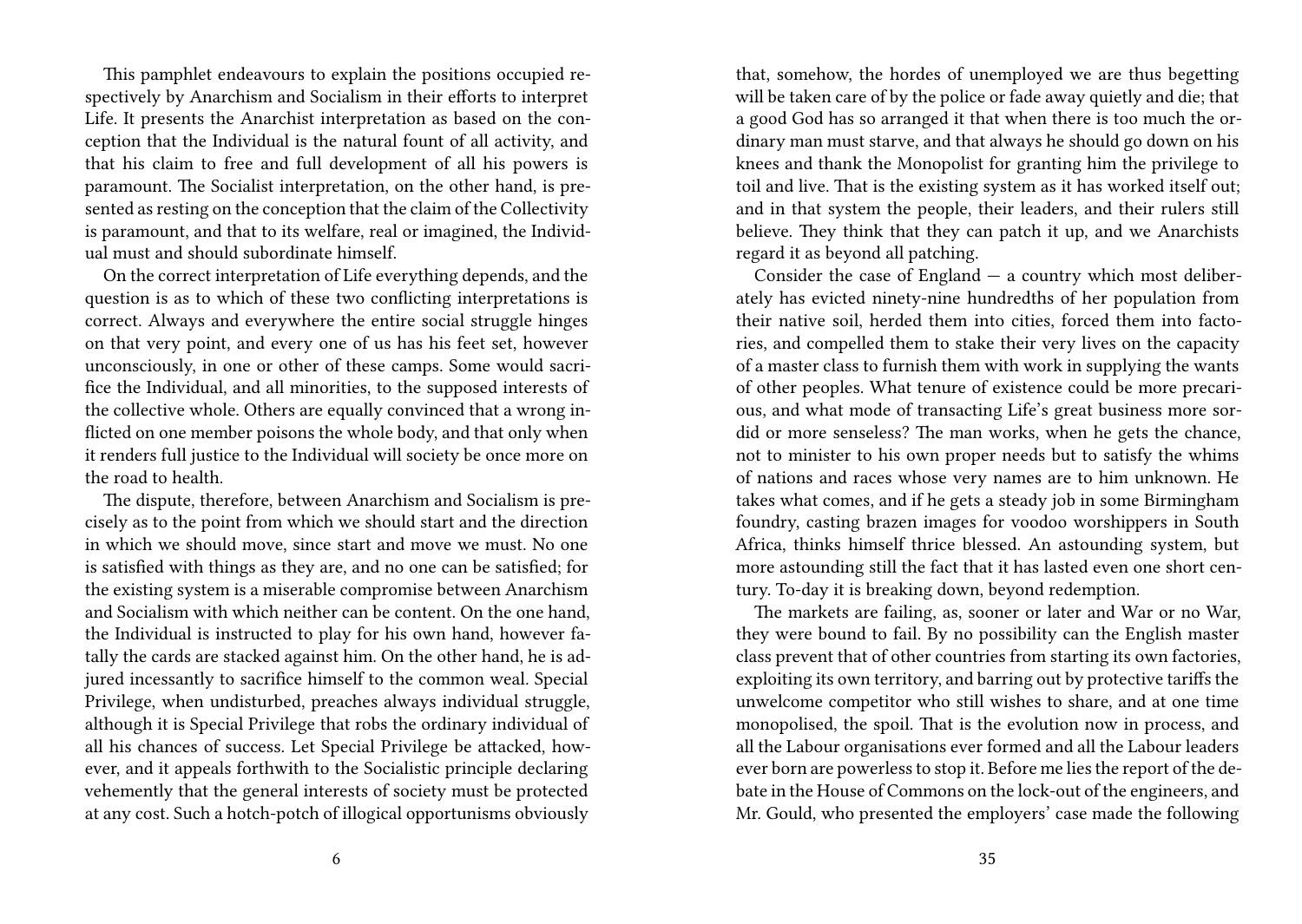the gutter. At the command of the State, acting always in the interests of Monopoly, he can be converted at any moment into food for powder. Show me, if you can, a tyranny more terrible than that!

I call myself an Anarchist because, as it appears to me, Anarchism is the only philosophy that grips firmly and voices unambiguously this central, vital truth. It is either a fallacy or a truth and Anarchism is either right or wrong. If Anarchism is right, it cannot compromise in any shape or form with the existing State régime without convicting itself thereby of dishonesty and infidelity to Truth. Tyranny is not a thing to be shored up or made endurable, but a disease to be recognised frankly as unendurable and purged out of the social system. Personally I am a foe to all schemes for bolstering up the present reign of violence, and I cannot regard the compulsions of Trade Unionism, Syndicalism, and similar States-within-States, as bridges from the old order to the new, and wombs in which the society of the future is being moulded. Such analogies seem to me ridiculous and fatally misleading. Freedom is not an embryo. Freedom is not a puling, helpless infant struggling into birth. Freedom is the greatest force at our command; the one incomparable constructor capable of beating swords into ploughshares and converting this war-stricken desert of a world into a decent dwelling-place.

As I go to and fro in this huge metropolis of London there is dinned continually into my ears a never-ending discussion of wages, hours of work, the greed of employers, the tyranny of Unions, all the anxieties and miseries natural to a society that has outgrown its past but not thought out its future. That in itself is something. It is something that the sufferer recognises that his health is not what it used to be, but I see little sign of his understanding that life as he has known it hitherto is now becoming impossible. Hardly ever is it suggested that the garment, to-day a hundred times too small, is no longer wearable. Almost always it is taken for granted that, somehow, we shall be able to go on indefinitely multiplying our capacity for production while still leaving to the masses only such opportunities of consuming as just enable them to live;

has no solid foothold, cannot and should not last; is a mere transition stage through which, thanks to thoughtless indifference, we are passing all too slowly. The downfall of the present ruin, sooner or later, is inevitable. It is of the first importance, therefore, to clarify our minds as to the form of social structure that should succeed it. Between ignorant change and ignorant opposition to change we stand to-day in deadly peril.

In this pamphlet Anarchism is treated at the greater length for two reasons: First, because it is by far the less understood of the two philosophies; and, secondly, because a full analysis of the Anarchist position will be found to have cleared the way for a consideration of the claims of Socialism.

When a man says he is an Anarchist he puts on himself the most definite of labels. He announces that he is a "no rule" man. "Anarchy" — compounded of the Greek words "ana," without, and "arche," rule — gives in a nutshell the whole of his philosophy. His one conviction is that men must be free; that they must own themselves.

Anarchists do not propose to invade the individual rights of others, but they propose to resist, and do resist, to the best of their ability all invasion by others. To order your own life, as a responsible individual, without invading the lives of others, is freedom; to invade and attempt to rule the lives of others is to constitute yourself an enslaver; to submit to invasion and rule imposed on you against your own will and judgment is to write yourself down a slave.

Essentially, therefore, Anarchism stands for the free, unrestricted development of each individual; for the giving to each equal opportunity of controlling and developing his own particular life. It insists on equal opportunity of development for all, regardless of colour, race, or class; on equal rights to whatever shall be found necessary to the proper maintenance and development of individual life; on a "square deal" for every human being, in the most literal sense of the term.

Moreover, it matters not to the Anarchist whether the rule imposed on him is benevolent or malicious. In either case it is an equal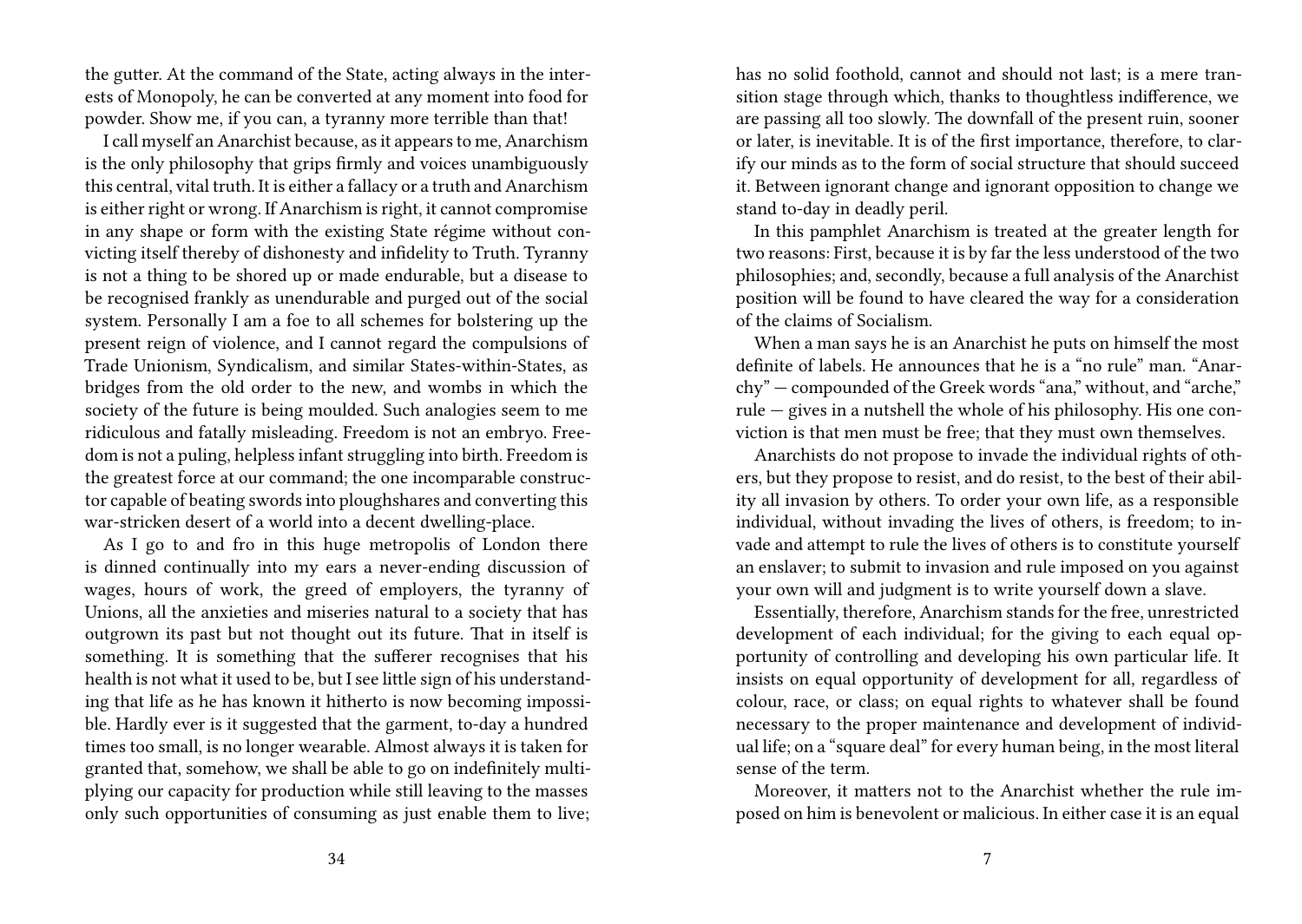trespass on his right to govern his own life. In either case the imposed rule tends to weaken him, and he recognises that to be weak is to court oppression.

It was inevitable that all exercisers, or would-be exercisers, of power should condemn in the most unqualified terms a philosophy so fatal to their pretensions. As they consider that they themselves keep the entire social machinery in motion, it was entirely natural that they should think and say: "Why! 'No rule' will produce general disorder" — and that they should at once twist the meaning of this most exact word, giving it the sense of universal chaos. The masses are governed far more by ingenious misrepresentation than by club or bullet.

Anarchism used to be called Individualism, and under that title it was considered more than respectable, being, in fact regarded as the special creed of culture. But the term was weak, because it did not define. People called themselves Individualists just as they called themselves Liberals, without understanding what "individualism" really implied, or the freedom inherent in the word "liberalism." So, from the exact Greek language the precise and unmistakeable word "Anarchy" was coined, as expressing beyond question the basic conviction that all rule of man by man is slavery.

The pages of the world's foremost teachers  $-$  its scientists, its philosophers, its poets and dramatists — swarm with passages emphasising the vital importance of liberty; the necessity of providing a favourable environment for each and every individual; the imperative demand for equality of opportunity for individual development, but in too many cases these writers fail to sum up the case and apply their principles to present conditions as Anarchists unhesitatingly sum them up and apply them.

The entire Anarchist movement is based on an unshakeable conviction that the time has come for men  $-$  not merely in the mass, but individually  $-$  to assert themselves and insist on the right to manage their own affairs without external interference; to insist

but clear and clearly-grasped idea, into which the masses had been miseducated, that their lives belonged to their rulers and must be sacrificed unquestioningly when those rulers so ordered it. This is the State fallacy, and none could be more fatal, for, having hypnotised his subjects into this delusion, any ruler has it in his power to start and carry on a war. He organises an invasion, the invaded resist, and Hell once more breaks loose.

My own hatred of State Socialism, in all its forms, springs from my conviction that it fosters in the Individual this terrible psychology of invasion; that it denies the existence of Rights which should be secure from assault; that it teaches the Individual that in himself he is of no account and that only as a member of the State has he any valid title to existence. That, as it seems to me, reduces him to helplessness, and it is the helplessness of the exploited that makes exploitation possible. From that flow, with inexorable logic, all wars, all tyrannies, all those despotic regulations and restrictions which to-day are robbing Life of all its elasticity, its virility, its proper sweetness. State Socialism is a military creed, forged centuries ago by conquerors who put the world in chains. It is as old as the hills, and, like the hills, is destined to crumble into dust. Throughout the crisis of the past eight years its failure as even a palliative policy has been colossal.

It seems to me imperative that we should be clear upon this fundamental fact, and understand that our suffering and danger do not come from Free Industrialism but from an Industrialism that is not free because it is enslaved by Monopoly and caught fast in the clutches of that invasive military machine — the State. Monopoly is the enemy, the most dangerous enemy the world has known; and never was it so dangerous as now, when the State has made itself well-nigh omnipotent, Monopoly is State-created, Stateupheld, and could not exist were it not for the organised violence with which everywhere the State supports it. At the behest of Stateprotected Monopoly the ordinary man can be deprived at any moment of the opportunity of earning a livelihood, and thrown into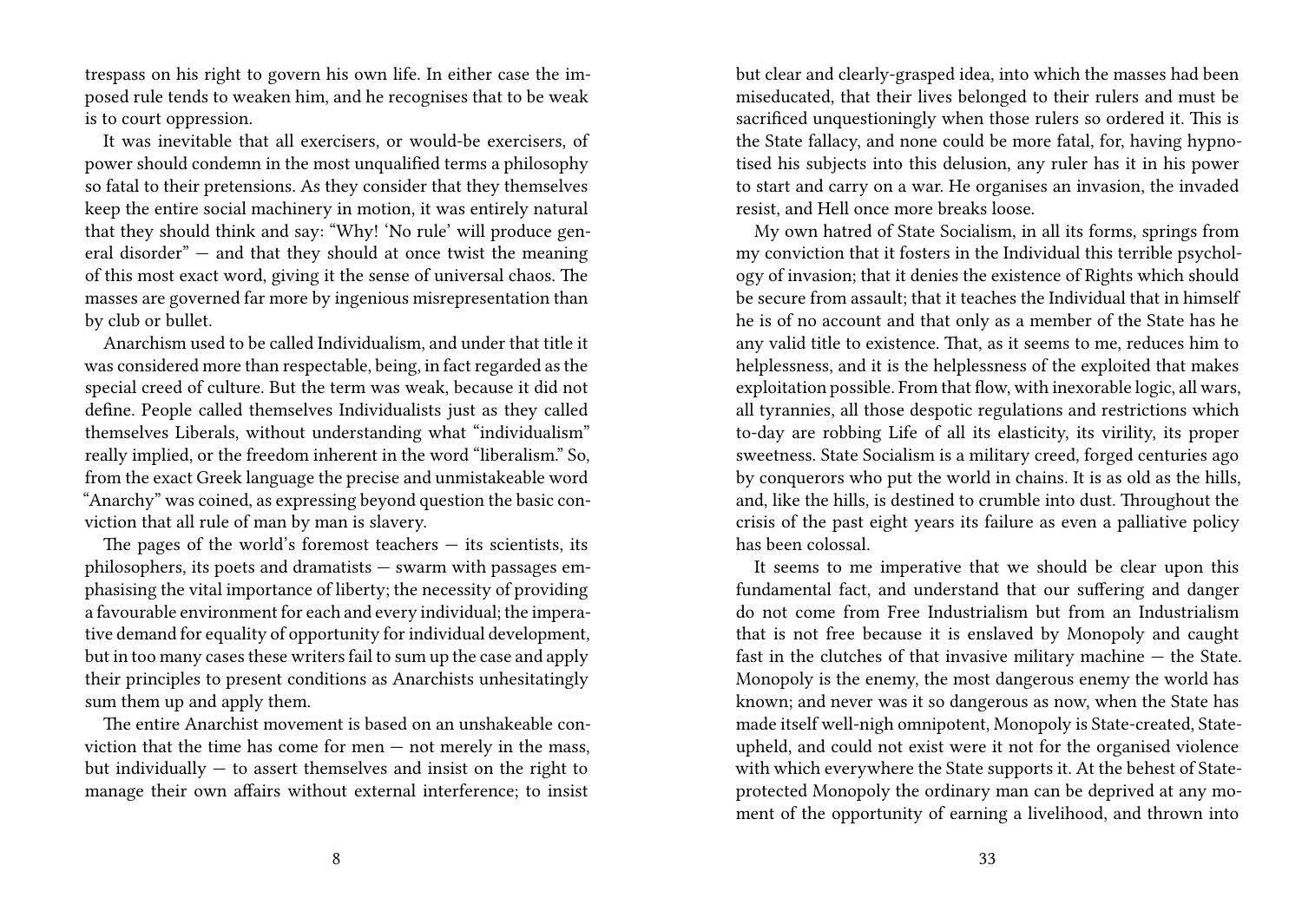desirous of relying on his own judgment; he is less willing to vote the old ticket because his father and grandfather did so; he takes other papers and attends other meetings than those in which only one creed is preached; he becomes more independent.

On a still larger scale the same tendency for individual expression is manifest in the affairs of nations, the frantic struggles of the weaker nationalities to break away from the crushing, intolerable centralised domination of great and despotic empires being one of the most pronounced developments of modern times. With all these efforts we Anarchists sympathise profoundly, and to them we lend all the aid in our power, recognising the claims of individual life that is struggling desperately for expression. But, whatever they may say here and there and from time to time for the purpose of catching votes, the Socialists do not truly and whole-heartedly sympathise with such efforts, and they cannot, because they are wedded to the doctrine of centralisation of power and the suppression of the individual for the supposed good of the larger collective body.

Such a pamphlet as this is no place for scholastic disquisitions, but those who have studied the works of such profound writers as Herbert Spencer, Buckle, Sir Henry Maine, and others too numerous to mention are well aware that the history taught the Socialists through Marx and Engels is partisan history, and that the real movement of humanity has been to get away from the military régime of authority to the domain of individual freedom. It is this movement with which we have allied ourselves, convinced that there is nothing too fine for man, and that it is only under conditions of freedom that man has the opportunity of being fine. The tendency must be toward a finer, which means a freer, more self-governing life.

What men desire to do they strive to do, and it is foolish to look for revolutionary action if revolutionary conceptions and aspirations remain unborn. Always the idea must lead the way, and if the idea be muddled and indecisive the action it begets will lose itself in a wilderness of uncertainties and end by arriving nowhere. For example, what made the late War possible? Obviously the infamous

on equal opportunities for self-development; to insist on a "square deal," unhampered by the intervention of self-asserted superiors.

"The Sabbath was made for man and not man for the Sabbath." We propose henceforth to make our own institutions and to be their masters. We have come to manhood As our brains now command Nature, it is high time that we should command ourselves. Naturally man is incomparably the most powerful of animals, able to bring into existence for himself all that is needed for a rich and ample life. But under the artificial conditions imposed on them by rulers, who portion out among themselves the means of life, millions of the powerful species known as "Man" are reduced to conditions of abject helplessness of which a starving timber-wolf would be ashamed. It is unspeakably disgusting to us, this helplessness of countless millions of our fellow creatures; we trace it directly to stupid, unnatural laws, by which the few plunder and rule over the many, and we propose to do our part in restoring to the race its natural strength, by abolishing the conditions that render it at present so pitiably weak.

For the last century, or more, we have been experimenting with the rule of democracy  $-$  the bludgeoning by governors whom majorities, drunk with power, impose on vanquished minorities. This last is probably the worst of all, for we stand to-day steeped to the lips in a universal corruption that is rotting every nation to the core. Is it not a fact that, whether it be a French Deputy or an English Member of Parliament, a Republican, a Democratic, or a Socialist candidate for office, each and every one of them sings exactly the same siren song: "Clothe me with power, and I will use it for your good?" It has been the song of every tyrant and despoiler since history began

Why should you part with power, making yourselves impotent that a favoured few may be omnipotent? By so doing you destroy the splendid equality of Nature, which sends us all into the world equally naked, equipped with what would be, under natural conditions, practically equal possibilities of self-development? It is you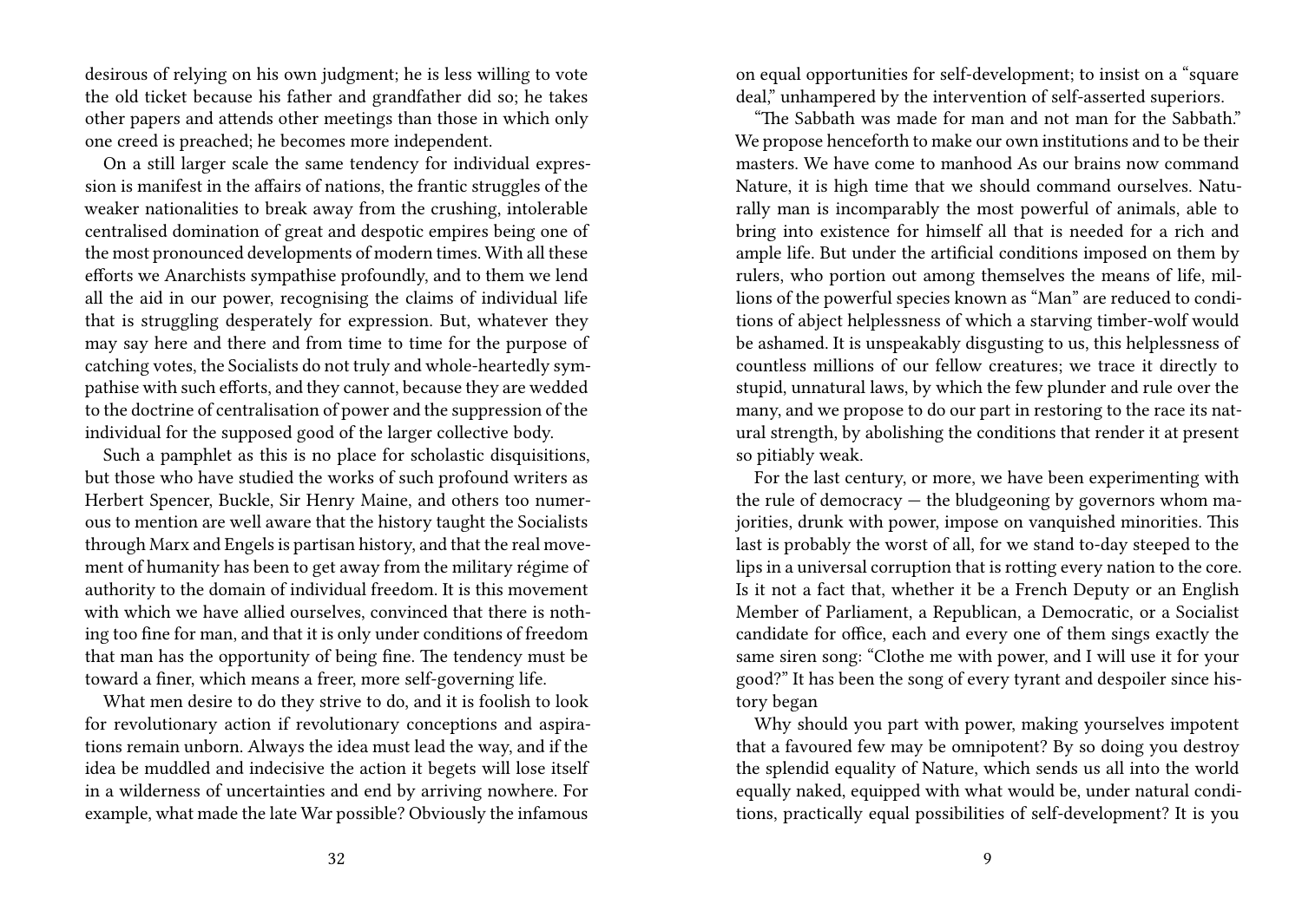yourselves, governed by the misrepresentations of superstition, and not daring to lift your heads and look life in the face, who substitute for that magnificent justice the hideously unjust inequalities with which society is sick well-nigh to death. Does not the experience of your daily life teach you that when, in any community, any one man is loaded with power it is always at the expense of many others, who are thereby rendered helpless? Do you not know that to be helpless means to be fleeced and flayed without mercy; to be hunted from land to land; to scour the farthermost corners of the earth in a heart-breaking search for the opportunity to make a living? We describe in a few word the life of the proletariat, the working man of to-day  $-$  that enormous class that has given away its natural powers and is paying such an awful penalty for this, the sin of sins, that Nature punishes most unmercifully.

We have no other conception than that, so long as men remain powerless, they will be robbed remorselessly, and that no pity will be shown; for the simple reason that the robber, the strong man, in his heart of hearts despises his victim for his weakness. We recognise that the sole remedy is for the weak to win back their natural position of power by abolishing the conditions of helplessness to which they have been reduced by artificial laws and unjust privileges.

The helplessness of the masses is not a subject for pity or milk-and-water charity, but for the strongest indignation that men should be so false to their destiny and such unspeakable traitors to their great mother, Nature, who, with endless pains and through the evolution of countless ages, has raised them to a height at which they have infinite possibilities at command, which, in their cowardice, they spurn.

Let us not flatter ourselves that we can shirk this imperative call to self-assertion by appointing deputies to perform the task that properly belongs to us alone. Already it is clear to all who look facts in the face that the entire representative system, to which the workers so fatuously looked for deliverance, has resulted in a conthe introduction of the motor, which throws every highway open to the individual owner of the machine and does away with the immense advantage previously enjoyed by those who had acquired the monopoly of the comparatively few routes along which it is possible to lay down rails and operate trains. It is obvious that the motor, both as a passenger and freight carrier, is as yet only in its infancy; and when the flying machine comes, as eventually it will come, into general use the individualisation of locomotion will be complete.

In short, the philosophy that bases its conclusions on the conditions that happen to prevail at any given moment in the machine industry is necessarily building on quicksand, since the machine itself is undergoing a veritable revolution along the individualistic lines we have indicated.

This delusion respecting machinery has led the Socialists into ridiculous assumptions on the subject of centralisation in general, committing them for a couple of generations past to the pipe-dream that under the régime of Capitalism the middle class is doomed, by the natural development of the economic system, to speedy extinction.The fallacy of this position has been shown over and over again by irrefutable statistics taken from governmental income tax and similar returns; but it is Unnecessary even to quote figures in this matter. Any one who will take the trouble to put on his observation cap can see clearly for himself that in such countries as Mexico and Russia, where the capitalistic system was in its infancy, the middle class has been small in numbers and insignificant in power. On the other hand, in proportion as the capitalistic system develops the numbers and influence of the middle class increase, until in America — the country in which Capitalism has attained its greatest growth — it is well nigh omnipotent.

The same tendency  $-$  the rebellion of the individual against the centralising influences that seek to convert him into a mere cog in a machine  $-$  is equally apparent in the political field. Necessarily, as education progresses, the individual voter becomes more and more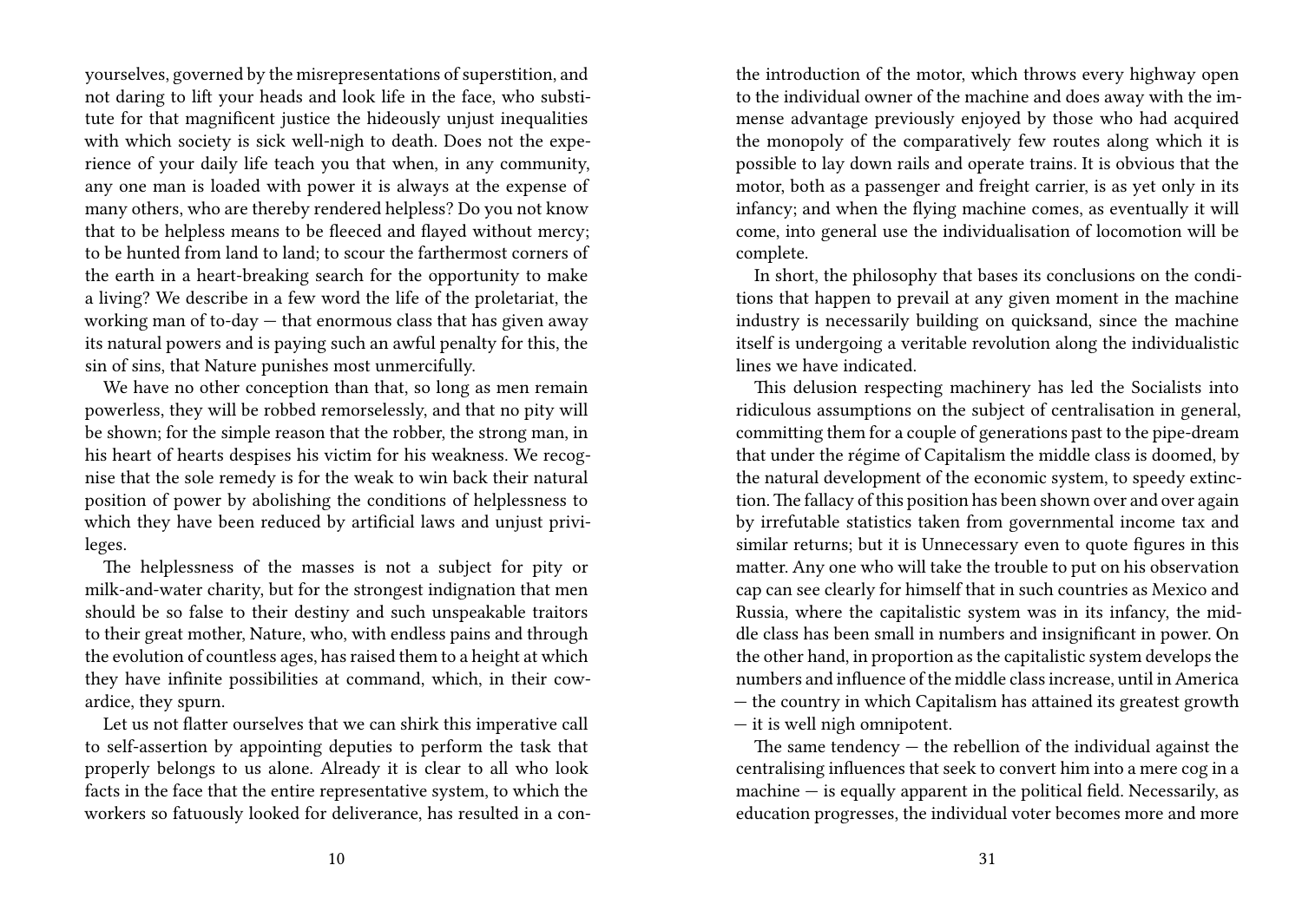of amusement on Sunday — for the good of the community. In economic matters you will find him endorsing a protective tariff policy, which, in the name of the good of the majority, takes from the individual his natural right of spending his earnings where he can do the best with them, taxes the great masses for the enrichment of the privileged few, and necessarily has resulted in the accumulation of those gigantic fortunes against which the whole world is in revolt to-day.

Apparently Socialists cannot conceive of a society run on other than the most strictly centralised principles. This seems to us a profound error.

The most important and powerful factor in production and every form of activity is the human factor. This factor, longing in constant rebellion against all efforts to reduce it to the level of a mere cog in a machine, economic or political. 13eing by far the strongest element it inevitably will win its way, sooner or later, no matter how adverse the conditions for the moment may seem to be.

It may have appeared within recent times as if the tide were setting in permanently toward centralisation, but, in reality, the forces of decentralisation, that make for the man becoming — as he should be — the master instead of the slave of the machine, are sweeping irresistibly forward. The excessive and unnatural centralisation, due entirely to the artificial laws of special privilege, which has resulted, for example, in the modern Trust has had the effect of releasing a vast army of skilled and highly ingenious mechanics whose wits have been industriously at work devising simpler and simpler machinery which it wild be possible for the individual to own and operate.

Locomotion is the industry of all others that seemed, by its very nature, doomed to centralisation, yet even in this department the tide of decentralisation has set in with extraordinary rapidity. With the advent of the bicycle came the first break the individual machine becoming at once a formidable competitor of the street car companies. The tendency received a further and enormous impetus with

centration of political power such as is almost without parallel in history.

Our representative system is farce incarnate. We take a number of men who have been making their living by some one pursuit  $-$  in most cases that of the law  $-$  and know nothing outside that pursuit, and we require them to legislate on the ten thousand and one problems to which a highly diversified and intricate industrial development has given rise. The net result is work for lawyers and places for office-holders, together with special privileges for shrewd financiers, who know well how to get clauses inserted in measures that seem innocence itself but are always fatal to the people's rights.

Anarchism concentrates its attention on the individual, considering that only when absolute justice is done to him or her will it be possible to have a healthy and happy society. For society is merely the ordinary citizen multiplied indefinitely, and as long as the individuals of which it is composed are treated unjustly, it is impossible for the body at large to be healthy and happy. Anarchism, therefore, cannot tolerate the sacrifice of the individual to the supposed interests of the majority, or to any of those high-sounding catchwords (patriotism, the public welfare, and so forth) for the sake of which the individual — and always the weakest individual, the poor, helpless working man and woman — is murdered and mutilated to-day, as he has been for untold ages past.

Anarchism demands imperatively that full and complete justice shall be done to each and every individual; that there shall be accorded to all full and equal opportunities for the development, conduct, and enjoyment of their lives; and it declares, as an incontestable truth, that the first step toward this inevitable goal is the absolute overthrow of all those artificial and life-destroying privileges by which a favoured few are to-day permitted to gather into their hands unbounded wealth and power at the price of the impoverishment and slaughter of the masses.

Let no one delude you with the fable that we Anarchists are opposed to co-operation, that we wish to reduce mankind to condi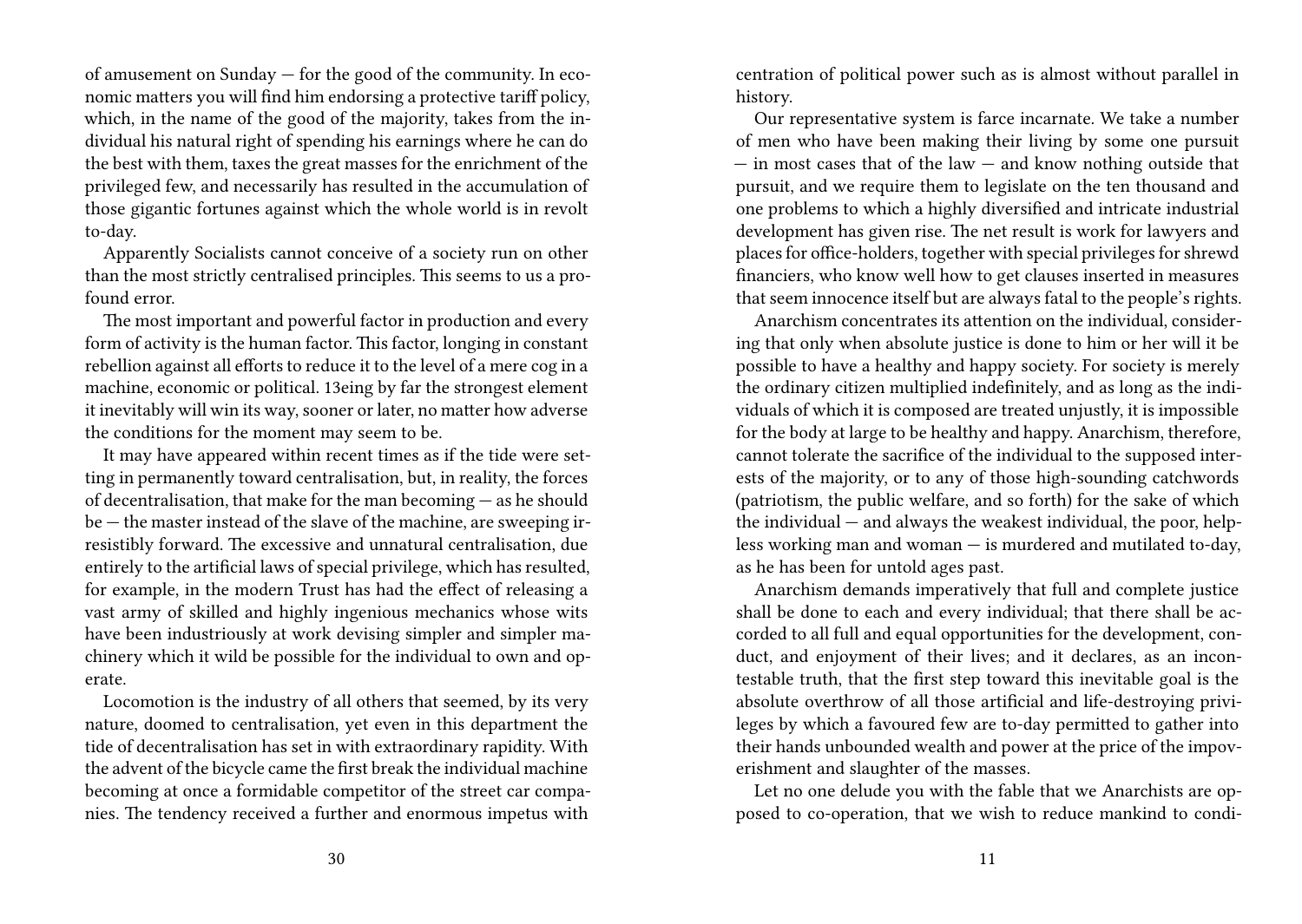tions of primitive isolation. On the contrary, we see with perfect clearness that the favoured few, who have at their command the means of so doing, co-operate constantly on a larger and larger scale, as the improved methods of communication enable them more and more to make the world the scene of their operations. We understand that it is only necessary to shake off the shackles of poverty and helplessness in order to enable mankind, as a whole, to rise to a vast, true voluntary co-operation, in which the entire earth and its fruits will be used in the fullest, wisest, and most economical way for the satisfaction of the wants of the men, women, and children barn into it.

We are of the firmest opinion that the only goal worthy of consideration by clear-sighted and earnest men and women is the winning of such individual freedom as will render possible such a cooperation as we have just described.

We hold that the bold, straight, and direct way will be found infinitely the shortest, easiest, and most successful. We are convinced that if any other course is pursued, and it is sought by a series of make-shift compromises to pave the way for changes to be wrought out in a vague and distant future, it will be discovered finally that the time so spent has been wasted. Only by a direct attack on monopoly and special privilege; only by a courageous and unswerving insistence on the rights of the individual, whoever he may be; on his individual right to equality of opportunity, to an absolutely square deal, to a full and equal seat at the table of life, can this great social problem, with which the whole world now groans in agony, be solved.

In a word, the freedom of the individual, won by the abolition of special privileges and the securing to all of equal opportunities, is the gateway through which we must pass to the higher civilisation that is already calling loudly to us.

It is urged that we Anarchists have no plans; that we do not set out in detail how the society of the future is to be run. This is true. We are not inclined to waste our breath in guesses about things we

This is the rock on which Socialism everlastingly goes to pieces. It mocks at the basic laws of life. It denies, both openly and tacitly, that there are such things as individual rights; and while it asserts that assuredly, as civilised beings the majorities of the future will grant the minority far greater freedom and opportunity than it has at present, it has to admit that all this will be a "grant," a "concession" from those in power. There probably never has been a despot that waded through slaughter to a throne who has not made similar promises.

The way in which a man looks at a subject determines his treatment of it. If he thinks, with the Socialists, that the collectivity is everything and the individual an insignificant cipher, he will fall in willingly with all those movements that profess to be working for the good of the majority, and sacrifice the individual remorselessly for this supposed good. For example: Although he may admit, in theory, as the Socialists generally do, that men should be permitted to govern their own lives, his belief in legislating for the majority, and the scant value he puts on the individual life, will lead him to support such movements as Prohibition, which, in the name of the good of the majority, takes away from the individual, absolutely and in a most important matter  $-$  as in the question of what he shall and shall not drink — the command of his own life.

Such a man will readily be brought to think, by the arguments of those who are seeking their own advantage, that for the good of the majority it is necessary that all should be taxed to support a large standing army and navy, which will defend the fatherland; and it will not be difficult to take him a step farther and convert him into a warm advocate of military conscription. He will be easily persuaded that our barbaric treatment of criminals is necessary and highly desirable, by reason of the deterrent influence it exercises, for the protection and welfare of the majority. He will persuade himself that religion is a necessity, for the good of the masses, and should be accorded all the special privileges it now enjoys. Shortly you will find him with the crowd that clamours for the closing of all places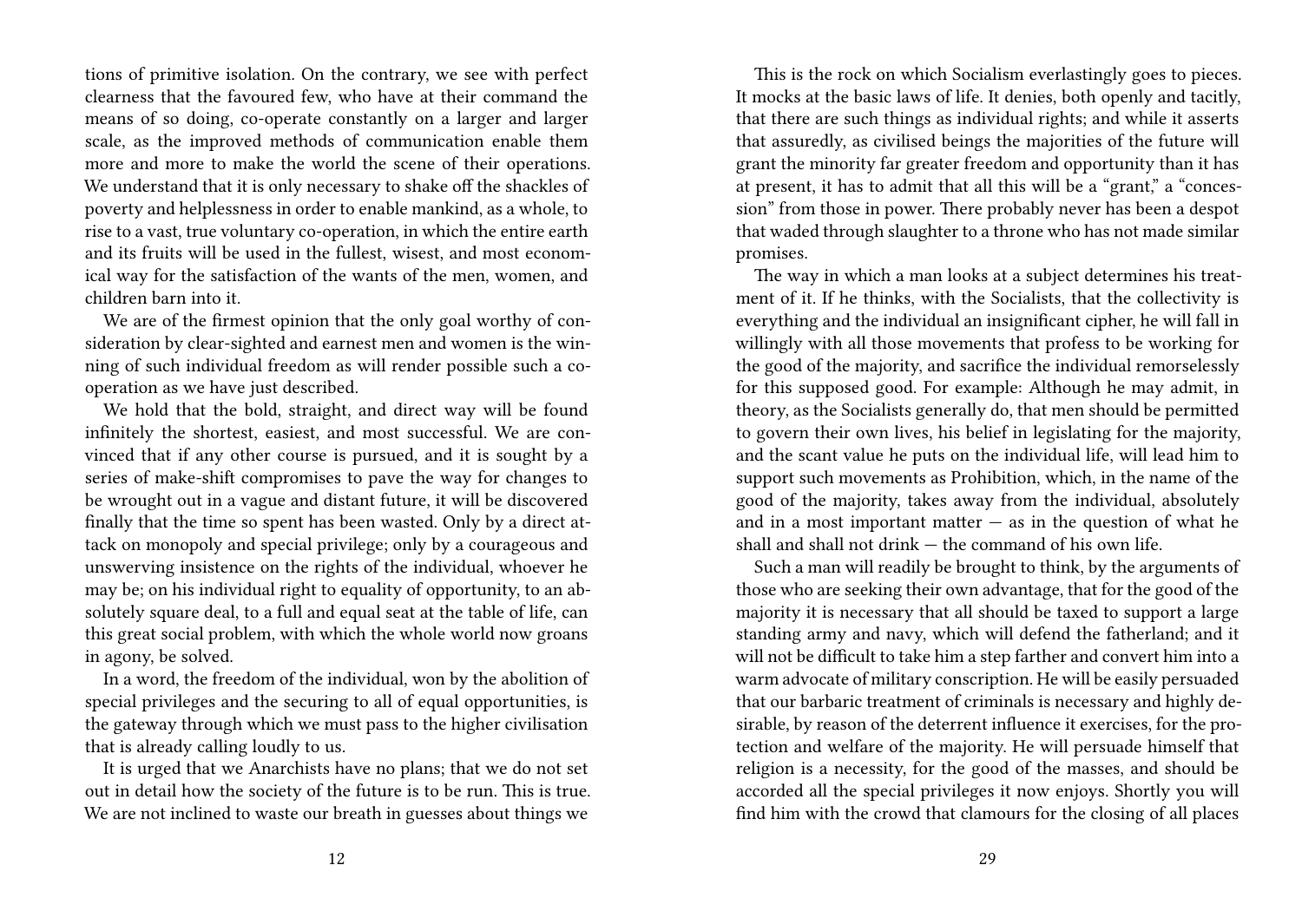the party. They declare themselves occupied with a campaign of education. They are not. In such a contest as this, wherein the lines are drawn so sharply; where on the one side are ranged the natural laws of life, and on the other an insanely artificial system that ignores all the fundamental laws of life, there can be no such thing as compromise; and he who for the sake of getting votes attempts to make black appear white is not an educator but a confidence man. We are aware that there are many confidence men who grow into the belief that theirs is a highly honourable profession, but they are confidence men all the same.

The truth is that the Socialists have become the helpless victims of their own political tactics. We speak correctly of political "campaigns," for politics is warfare. Its object is to get power, by gathering to its side the majority, and reduce the minority to submission. In politics, as in every other branch of war, the entire armoury of spies, treachery, stratagem and deceit of every kind is utilised to gain the one important end — victory in the fight. And it is precisely because our modern democracy is engaged, year in and year out, in this most unscrupulous warfare that the basic and all-essential virtues of truth, honesty, and the spirit of fair play have almost disappeared.

We realise further that if politics could, by any miracle, be purified, it would mean, if possible, a still more detestable consummation, for there would not remain a single individual right that was not helplessly at the mercy of the triumphant majority. It is imperative, and especially for the weaker — those who are now poor and uneducated  $-$  that the "inalienable" rights of man be recognised; and that, while he is now "supposed" to be guaranteed absolute right of free speech and assemblage, and the right to think on religious matters as he pleases, in the future he shall be really guaranteed full opportunities of supporting and developing his life a right that cannot be taken away from him by a dominant party that may have chanced to secure, for the time being, the majority of votes.

cannot know. We are not in the business of putting humanity in irons. We are trying to get humanity to shake off its irons. We have no co-operative commonwealth, cut and dried, to impose on the generations yet unborn. We are living men and women, concerned with the living present, and we recognise that the future will be as the men and women of the future make it, which in its turn will depend on themselves and the conditions in which they find themselves. If we bequeath to them freedom they will be able to conduct their lives freely, as the changed and improved conditions, brought about by the growth of human intelligence and the added mastery of Nature that will spring from such intelligence, may dictate.

To overthrow human slavery, which is always the enslavement of individuals, is Anarchism's one and only task. It is not interested in making men better under slavery, because it considers that impossible  $-$  a statement before which the ordinary reader probably will stand aghast. It seems, therefore, necessary to remind him once again that Anarchists are realists who try to see Life as it is, here on this earth, the only place where we can study it, indeed the only place whereon, so far as hitherto discovered, human life exists. Our view is that of the biologist. We take Man as we find him, individually and as a member of a species. We see him subject to certain natural laws, obedience to which brings healthy growth while disobedience entails decay and untimely death. This to us is fundamental, and much of Anarchism's finest literature is devoted to it.

Now, from the biological standpoint, Freedom is the all-essential thing. Without it individual health and growth are impossible, and wherever the development of the Individual is thwarted the progress of all Humanity receives a check. We cannot measure the innumerable checks, or show by exact figures the injury inflicted on our own liberties when the pendulum swings back to slavery elsewhere. Nevertheless, beyond all question the injury is there. It must be. Biologically we are all parts of one organic whole — the human species — and, from the purely scientific standpoint, an injury to one is the concern of all. You cannot have slavery at one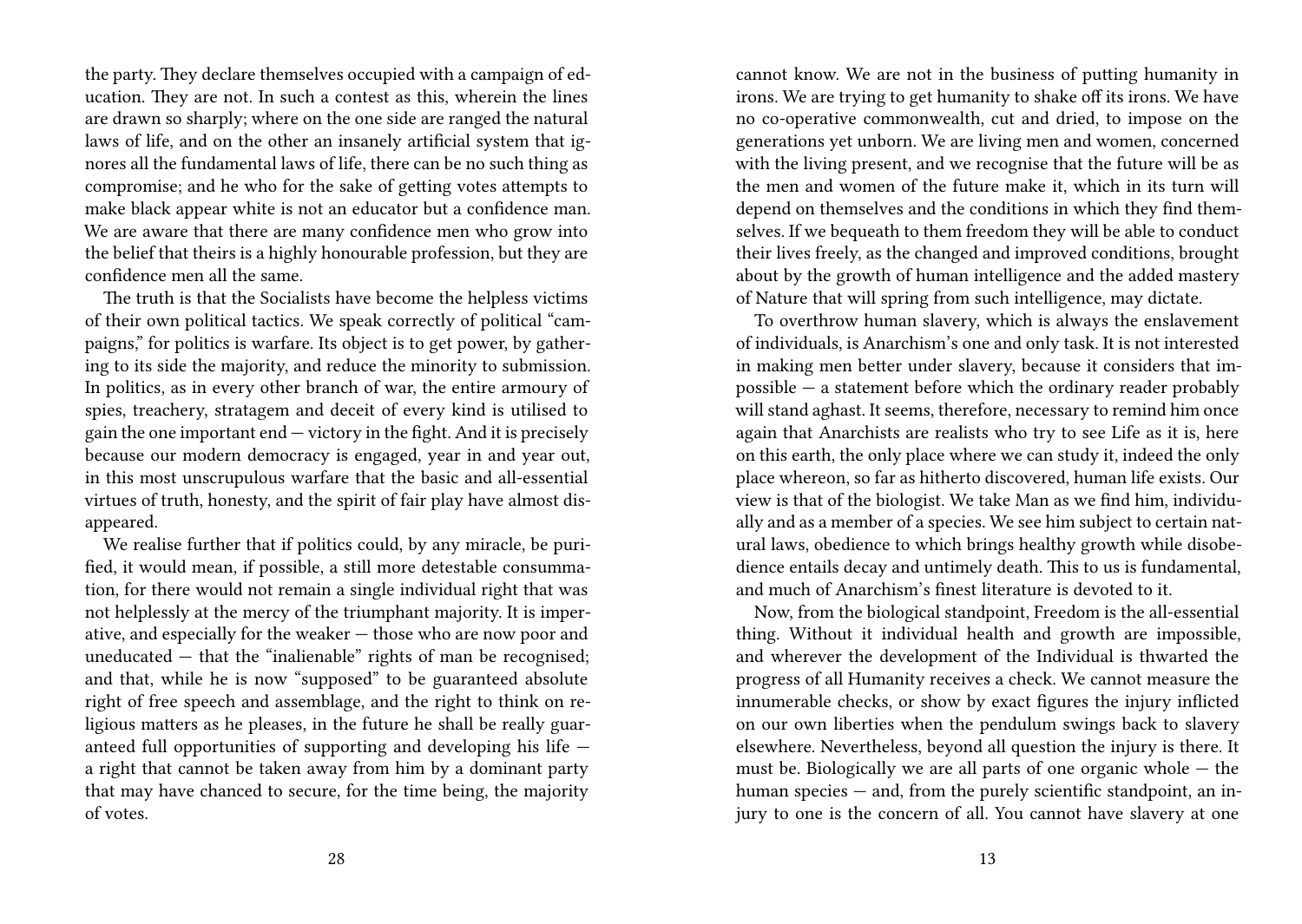end of the chain and freedom at the other. In our view, therefore, Special Privilege in every shape and form, must go. It is a denial of the organic unity of mankind; of that oneness of the human family which is, to us, a scientific truth. We refuse to ignore or flout it, as the Churches have ignored and flouted human brotherhood, by professing which they gained the support of the disinherited and climbed to power. Internationalism is, to us, a biological fact a natural law which cannot be violated with impunity or explained away. The most criminal violators of that natural law are modern Governments, which devote all the force at their command to the maintenance of Special Privilege, and, in their lust for supremacy, keep nations perpetually at war. Back of all this brutal murdering is the thought: "Our governing machine will become more powerful. Eventually we shall emerge from the struggle as rulers of the earth."

This earth is not to be ruled by the few. It is or the free and equal enjoyment of every member of the human race. It is not to be held in fee by old and decaying aristocracies, or bought up as a private preserve by the newly rich — that hard-faced and harder-conscienced mob which hangs like a vulture over every battlefield and gorges on the slain. It is to be used, freely and equally, by all the living. For, just as the human species is one organic whole, so the earth, this solid globe beneath our feet, is one economic organism, one single store-house of natural wealth, one single workroom in which all men and women have an equal right to labour.

In these few words I have endeavoured to display the standpoint from which Anarchism views the Land Question, and to explain why, of necessity, it cannot view it otherwise. To every Anarchist the right to free and equal use of natural opportunities is an individual right, conferred by Nature and imposed by Life. It is a fundamental law of human existence; and because our present so-called Civilisation obstinately refuses to recognise that law it is bleeding to-day at every pore and the death-rattle is already in its throat. A house so bitterly divided against itself is bound to fall. A society of wolves, each tearing at the other's throat, is not a society to be preing timid sheep, avoiding all personal danger and trusting to a few politicians to pull the chestnuts out of the fire for them, they will be doomed to perpetual disappointment. Shakespeare says: "Alas, poor Caesar! Caesar would not be a wolf if Romans were not sheep." The sheep beget the wolves that prey on them.

Our quarrel with the Socialists, therefore, is largely over the spirit of the movement; for the spirit shapes the movement and directs its course. The Socialists declare loudly that the entire capitalistic system is slavery of the most unendurable type, and that landowning, production, and distribution for private profit must be abolished. They preach a class war as the only method by which this can be accomplished, and they proclaim, as fervently as ever did a Mohammedan calling for a holy crusade against the accursed infidel, that he who is not with them is against them. For this truly gigantic undertaking they have adopted a philosophy and pursue means that seem to us childishly inadequate.

To us it is inconceivable that institutions so deeply rooted in the savagery and superstitions of the past can be overthrown except by people who have become saturated to the very marrow of their bones with loathing for such superstition and such savagery. To us the first indispensable step is the creation of profoundly rebellious spirits who will make no truce, no compromise. We recognise that it is worse than useless to waste our breath on effects; that the causes are what we must go for, and that every form of monopoly, every phase of slavery and oppression, has its root in the ambition of the few to rule and fleece, and the sheepish willingness of the many to be ruled and fleeced.

What is the course that the Socialists are pursuing in the l political campaigns to which their entire movement has dwindled? In private they will tell you that they are rebels against the existing unnatural disorder as truly as are we Anarchists, but in the actual conduct of their movement they are autocrats, bent on the suppression of all individuality, whipping, drilling, and disciplining their recruits into absolute conformity with the ironclad requirements of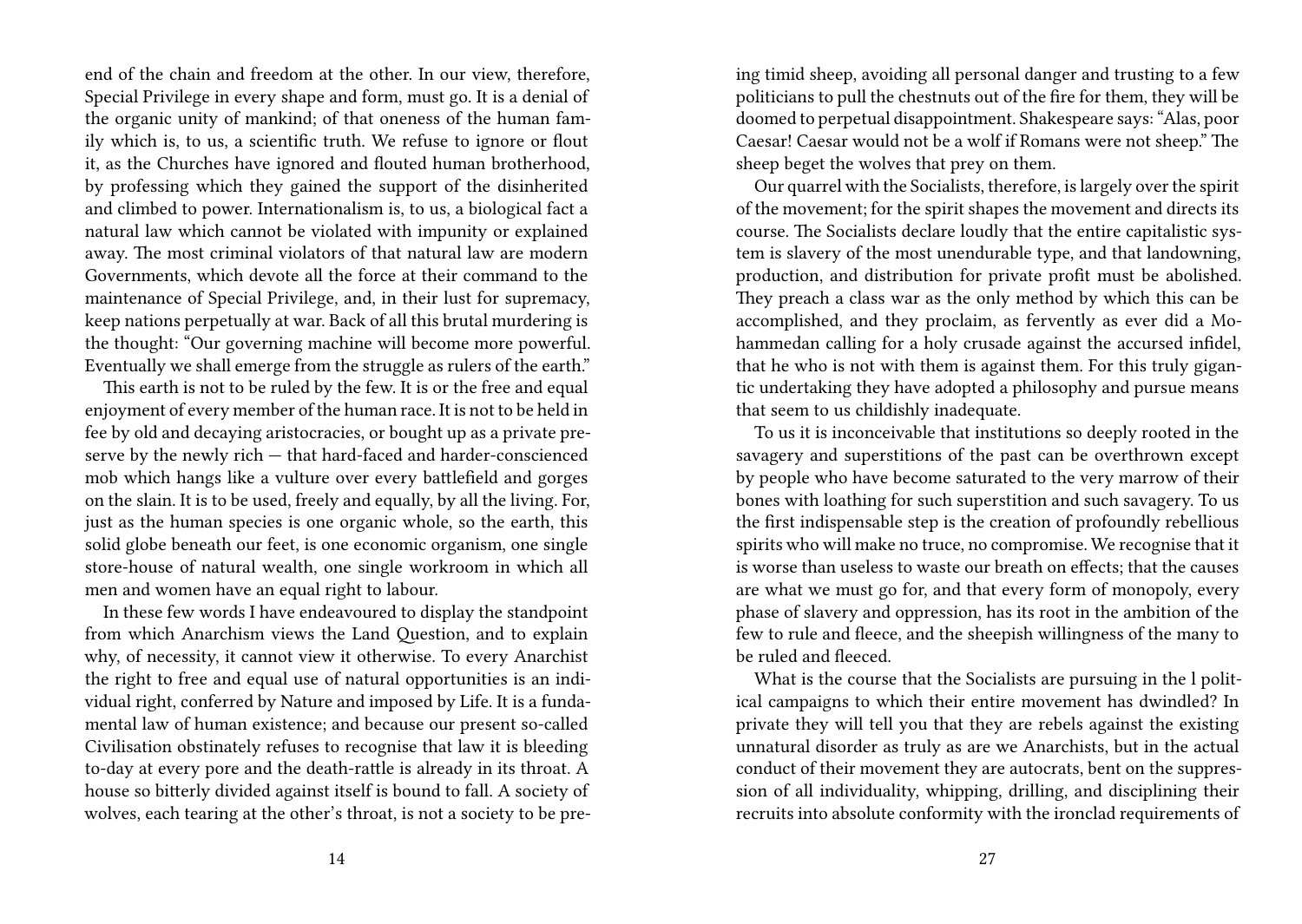also seems to us undesirable. Under such conditions there would be less freedom than there is even now under the régime of private monopoly; the workers would abdicate all control of their own lives and become a flock of party sheep, rounded up at the will of their political bosses taking what those bosses chose to give them, and, in the end being thankful to be allowed to hold a job on any terms.

Let no one delude himself with the fallacy that governmental institutions under Socialist administration would be shorn of their present objectionable features. They would be precisely what they are to-day. If the workers were to come into possession of the means of production to-morrow, their administration under the most perfect form of universal suffrage — which the United States, for example, has been vainly trying to doctor into decent shape for generations past — would simply result in the creation of a special class of political managers, professing to act for the welfare of the majority. Were they as honest as the day  $-$  which it is folly to expect  $-$  they could only carry out the dictates of the majority, and those who did not agree slavishly with those dictates would find themselves outcasts. In reality, we should have put a special class of men in absolute control of the most powerful official machine that the world has ever seen, and should have installed a new form of wage-slavery, with the State as master. And the workingman who was ill-used by the State would find it a master a thousand times more difficult to overthrow than the most powerful of private employers.

The institutions, economic and political, of any set of people do not depend on written documents — witness the purely Anarchistic Declaration of Independence of the United States, which is the deadest of all dead letters — but upon the individual characters of the individuals who compose that set of people. They are human creations, and the Humanity that made them can unmake them. If the people are infused with the genuine revolutionary spirit, they will win freedom and so mould and simplify their institutions that tyranny will be impossible. Contrariwise, so long as they think they can enjoy all the inestimable blessings of freedom while remainserved but one to be extirpated as speedily and painlessly as mercy and intelligence can do it.

It is a question of intelligence, and to Anarchists the methods generally proposed for restoring the land to the use of the living do not appear intelligent. Clearly Nationalisation will not do; for Nationalisation ignores the organic unity of the human species, and merely substitutes for monopoly by the individual monopoly by that artificial creation, the State, as representing that equally artificial creation, the Nation. Such a philosophy lands us at once in absurdities so obvious that their bare statement suffices to explode them. For example, the district of Tampico, in Mexico, embraces one of the richest oil fields yet discovered. Is it maintained that the few Mexicans are entitled to monopolise that great gift of Nature solely because it lies within the territory at present marked on the maps as Mexico?

Even Capitalism knows better than that. If Mexico shut down her oil wells she would be warned promptly that the world had need of them, and the warning would be enforced. In theory, as in practice, Capitalism is international, for it recognises that what is needed by the world at large must pass into the channels of international trade and be distributed for the satisfaction of racial needs. That, however, does not prevent individual capitalists from locking up their own private properties, nor does it prevent capitalist rings from decreeing that an entire industry shall be brought to a standstill in order that their personal profits may be enhanced. Similarly, Capitalism would not permit England to starve the world by shutting down her coal mines, but it does permit a few monopolists of coal lands to hamper production by levying tribute on English miners who want to work. Nothing more unsatisfactory, more unjust, or more illogical can be imagined. What good interest is served by allowing the Duke of Northumberland, for example, to exact £80,000 a year for allowing Labour to dig out what he is still permitted to call his coal? Biologically the man is a parasite of the most deadly type.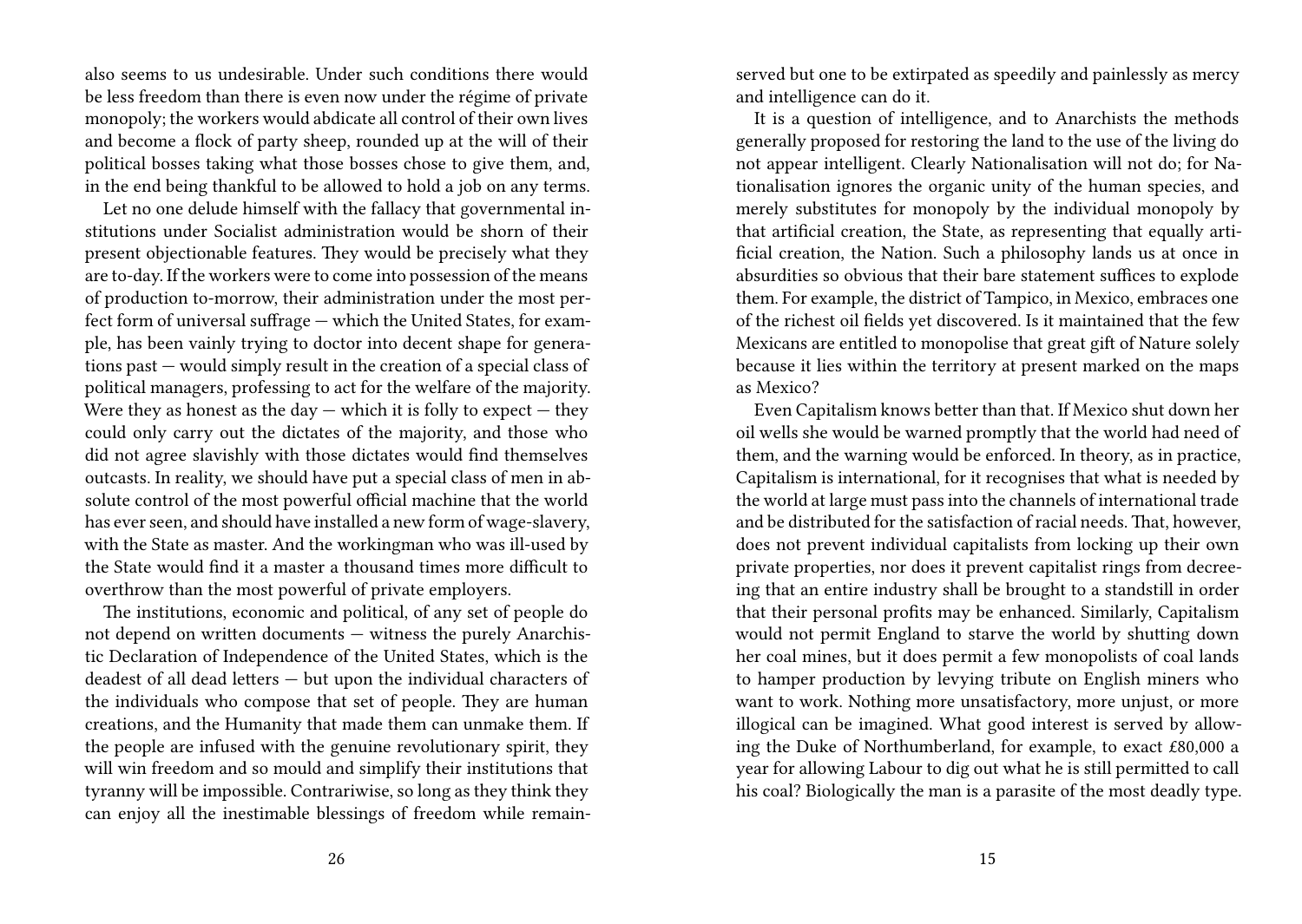Economically he is a huge leak through which social and individual effort goes to waste.

To all Anarchists, therefore, the abolition of Land Monopoly is fundamental. Land Monopoly is the denial of Life's basic law, whether regarded from the standpoint of the individual or of the species; and by no human ingenuity can we successfully evade that law. So long as certain individuals are allowed to corner land on or by which others have to live, those others are at their mercy. They are helpless and, therefore, helplessly enslaved. They are robbed, and cannot escape the robbery. They are ruled, and cannot get away from the rule. They must work on the terms offered them, or starve. From this fate no organisation, however complete, no skill or learning, however profound, no private virtue or public philanthropy, can rescue them. Here, if anywhere, action is needed. A huge boulder blocks the path, and until that boulder is removed progress remains unthinkable.

In some way or another the Individual must assert and maintain his free and equal right to life, which means his free and equal right to the use of that without which life is impossible, our common Mother, Earth. And it is to the incalculable advantage of society, the whole, to secure to each of its units that inalienable right; to release the vast accumulations of constructive energy now lying idle and enslaved; to say to every willing worker — "Wherever there is an unused opportunity which you can turn to account you are free to use it. We do not bound you. We do not limit you. This earth is yours individually as it is ours racially, and the essential meaning of our conquest of the seas, of air and space, is that you are free to come and go whither you will upon this planet, which is at once our individual and racial home."

The Land Question, viewed biologically, reveals wide horizons and opens doors already half ajar. Placed on the basis of equal human rights, it is nobly destructive, for it spells death to wrongs now hurling civilisation to its ruin. Were free and equal use of natural opportunities accepted as a fundamental law — just as most

Britain fought against the secession of what is now the United States, and granted independence only when defeated on the field of battle. The United States Government in its turn fought the seceding Southern States. The ecclesiastical Government of Rome fought the seceding Protestants just as the British Empire to-day puts down by force of arms would-be secessionists in India or Egypt. This is in the nature of things and, therefore, beyond the reach of argument. Every organism struggles with all the vitality at its command against extinction; and every Government, whatever it may call itself, is an organism composed of human beings. It exists, and can exist, only by compelling other human beings to remain a part of it; by exacting service from them, that is to say, by making them its serfs and slaves. The organism's real basis is human slavery, and it cannot be anything else.

This prelude will, I hope, enable the reader to examine more clearsightedly the position of Socialism, which also declares that its mission is to free mankind. The first difficulty, however, lies in the fact that while the word "Anarchy," signifying "without rule," is exceedingly precise, the word "Socialism" is not. Socialism merely means association, and a Socialist is one who believes in associated life and effort. Immediately a thousand questions of the greatest difficulty arise. Obviously there are different ways in which people can associate; some of them delightful, venue quite the reverse. It is delightful to associate yourself, freely and voluntarily, with those to whom you feel attracted by similarity of tastes and pursuits. It is torture to be herded compulsorily among those with whom you have nothing in common. Association with free and equal partners, working for a common end in which all are alike interested, is among the things that make life worth living. On the other hand, the association of men who are compelled by the whip of authority to live together in a prison is about as near hell as it is possible to get.

To be associated in governmentally conducted industries, whether it be as soldier or sailor, as railroad, telegraph, or postal employee, is to become a mere cog in a vast political machine, and this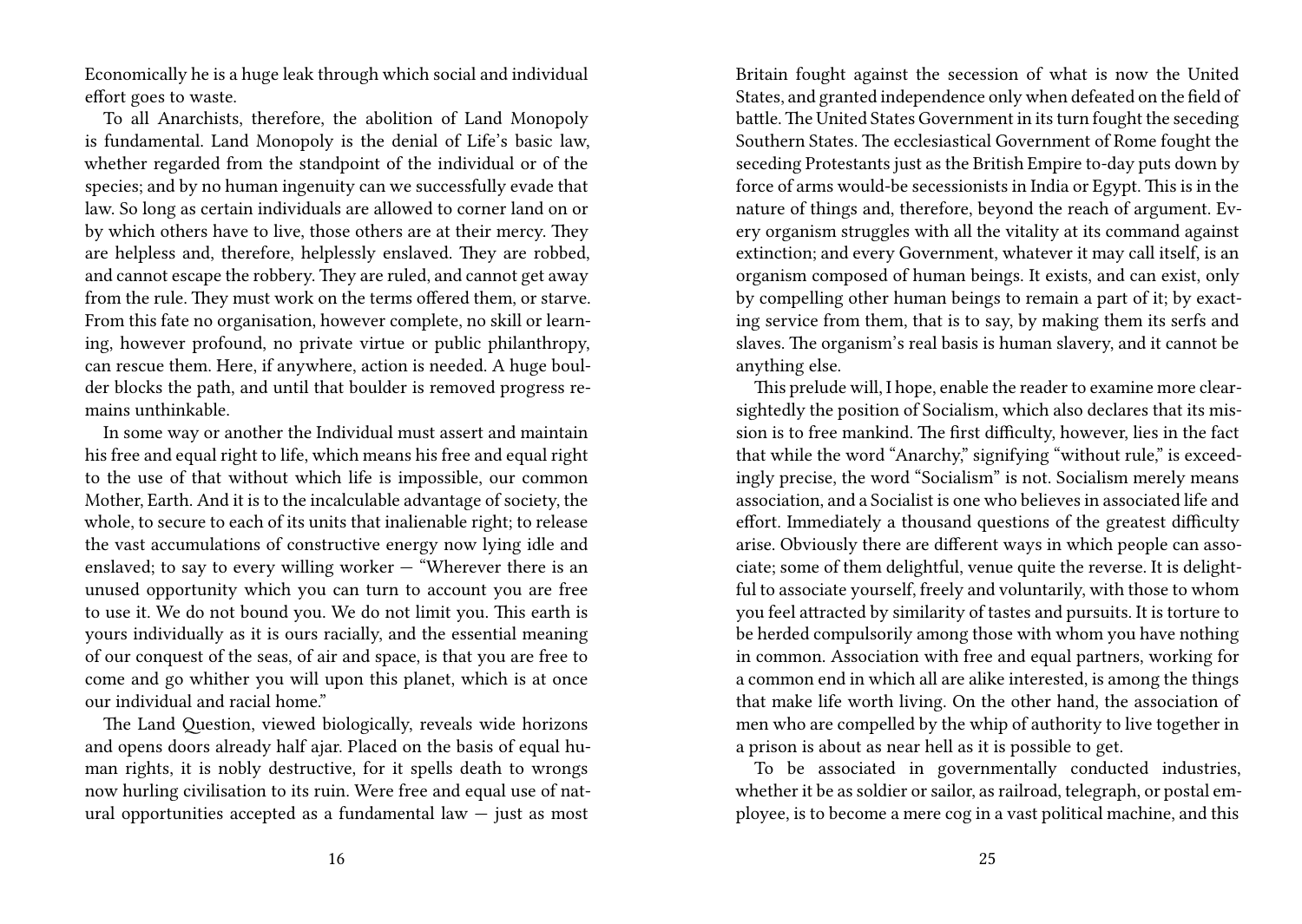Anarchist, but it is of the very greatest importance that I should be, as nearly as I can be, true to Life.

On the Irish question I confine myself to one established fact. We know that the Sinn Fein delegates signed the so-called "Treaty" under a threat of war. Mr. Barton, one of the five, reported to the Dail Eirann, December 20, 1921 as follows: — "Mr. Lloyd George claimed that we were plenipotentiaries, and must either accept or reject. The signature of every member of the delegation, he said, was necessary, or war would follow immediately. He gave us until ten o'clock to make up our minds. It was then half-past eight. "Mr. Barton added that he and Mr. Gavan Duffy were for refusal, war or no war; but that, inasmuch as an answer which was not unanimous would have involved the country in war, they did not feel justified in standing out against the majority. "For myself," he said, "I preferred war; but for the nation, without consultation, I dared not accept that responsibility."

I am not criticising Mr. Barton or Mr. Lloyd George. I am simply pointing out that here again, as always, the governing organisation, brought to a final showdown, said: "We compel you to remain a part of our machine, whether you like it or not. We force you to remain in this partnership, however hateful it may be to you. We own you, and the proof of our ownership is that we refuse to allow you to become your own masters and set up in business for yourselves." It is an explicit declaration by the stronger that they consider the weaker their property, to be disposed of according to their will. In the opinion of every Anarchist it is an affirmation that human slavery is an institution to be defended by terrorism and maintained, if necessary, by the extirpation of the slave. I put the case as bluntly as I can, and say plainly that no honest mind can question the conclusion drawn. The slavery may be excused, as it is habitually, on the ground of necessity. It cannot be denied.

The stand taken by Mr. Lloyd George, as representing the British Empire, is the one all Governments take. No Government tolerates disruption of its machine, and secession means disruption. Great

of us accept, in theory, the Golden Rule — there would be no more territory-grabbing wars. Racial conflicts, now looming up so threateningly, would die of themselves. Free exchange, so essential to international prosperity, would follow automatically, and with it we should shake off those monstrous bureaucracies now crushing us. We should be plagued neither with the multi-millionaire whose evil fortune is always founded on Monopoly, nor with that degeneracybreeding army of paupers whom Monopoly, first rendering them helpless, drags down to pauperdom. Hate, to-day righteous in its indignation, would be lifted from the heart of Labour, because Labour, no longer tied to the chariot wheels of Plutocracy, would claim and get its own. We Anarchists indorse and make our own Tolstoy's great statement that "the rich will do everything for the poor except the one thing needful  $-$  get off their backs." We understand thoroughly that when the hive no longer harbours parasites, the honey, increased enormously in quantity, will go where it belongs.

These doors already are standing more than half ajar. War! Science has revolutionised it, as it previously revolutionised industry, and War henceforth means racial suicide. Frontiers and national divisions, those hothouses of ignorant fanaticism and of that narrow patriotism which is always the first resort of scoundrels! Science, annihilating distance, has made, potentially at least, the human family one. What sense is there in fencing off countries by protective tariffs when the very purpose of the railway and the steamship, the cable and the wireless station, is to break through those fences? If rule by the sword is to endure, and if the masses are still to be governed with a rod of iron, we should stop educating them for the first result of education is that the pupil becomes eager to manage his own life. If our rulers want the workers to remain content with poverty, they should call a halt to invention, for no intelligent human being is satisfied to starve because production has outstripped consumption.

All intelligent and courageous action along one line of the great struggle for human rights helps thought and action along other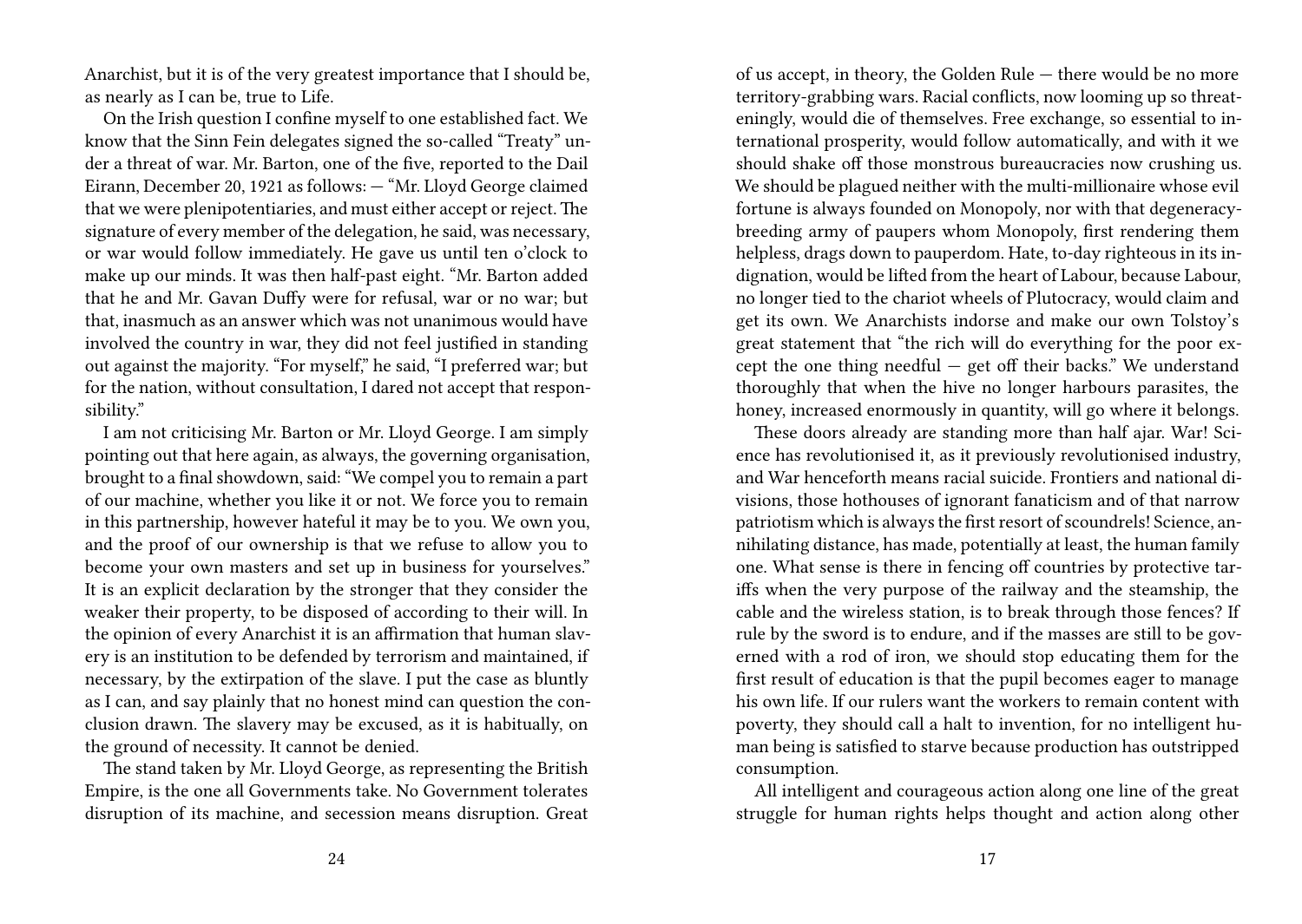lines, and the contest that is certain to come over the land question cannot but clear the field in other directions. It will be seen, for example, that freedom of production will not suffice without freedom of distribution — which is only the final process of production — and the road will be made plain for a consideration of the money and other monopolies that reign supreme in that great department of human activity, thanks to the special privileges that Government confers upon them.

It will be seen also that it is ridiculous for us to talk about free and equal citizens when one child is permitted to be born into the world heir to millions and entitled by law to levy tribute for the rest of his life on thousands who will never have a chance. It is inevitable, therefore, that the unnatural law of inheritance — whereby the dead bind the living — must wither before the light of criticism, and this even the late President Roosevelt understood and urged repeatedly.

With the increasing appreciation of the value of the individual life will come an increasingly drastic criticism of all those schools of thought that bid the oppressed be contented with their lot, and find it in their hearts to visit the workers of the slums, or the prisoners in the modern hells we call "penitentiaries," and exhort them to thank God for his mercies.The religion of submission will receive its death-blow. It is a craven, skulking thing, utterly incompatible with the dignity of man or with the energy and courage which Nature demands of those who desire to rise.

What, then, is our actual position? We stand for the realities of life, as opposed to the fine phrases on which the people starve; for the omnipotent laws of life, as opposed to the views we have inherited from a barbaric past, dominated by the fantastic theories of priests and kings, under which the few have reigned supreme and the masses have been mud, trampled remorselessly under foot. From those dark ages we are only just beginning to emerge  $-$  but we are emerging.

The task is gigantic, but it is inevitable. If mankind is ever to be master of itself, scientific thought — which deals with realities and

innumerable points they differ widely, as against the crippling authoritarianism of all governing machines they stand a solid phalanx. The whole body of Herbert Spencer's teaching, once so influential in this country, moves firmly toward that goal. His test of Civilisation was the extent to which voluntary co-operation has occupied the position previously monopolised by the compelling State, which he regarded as essentially a military institution. Habitually we circulate, as one of our most convincing documents, his treatise on "Man versus the State," and in his "Data of Ethics" he has given us a picture of the future which is Anarchism of the purest type.

Perhaps I may be allowed, in concluding this branch of my subject, to make a reflection of my own, viz., that the mother-principle of Anarchism — fidelity to one's own individual judgment — is also the backbone of the Christian creed. In its doctrine of the Holy Ghost, the spiritual comforter, the inner guide, the Church originally taught that, above all else, to one's own individual conscience one must be true, and that by that compass one must steer his course. Indeed, the Church went much farther, for it denounced, as the crime beyond all pardon, falsity to one's own conviction, which it described as the sin against the Holy Ghost. The lines in which Shakespeare has immortalised the selfsame opinion I need hardly quote.

Before passing to a consideration of Socialism, let me refer, by way of prelude, to the Irish question. This seems to me desirable for two reasons. First, because in it we have a vivid illustration of the eternal conflict between Compulsion and Voluntaryism, Authoritarianism and Freedom, Imperialism and Anarchism. Secondly, because, in my opinion, the merits or demerits of Anarchism and Socialism respectively must be judged, not by comparative analyses of Marx or Proudhon, Bebel or Bakunin, but by their capacity or incapacity when confronted by the struggles now rending society. Books, however able, represent only their writers' views, whereas the struggles are Life itself. For example, to me it is of no importance whether what I write agrees with the teaching of some well-known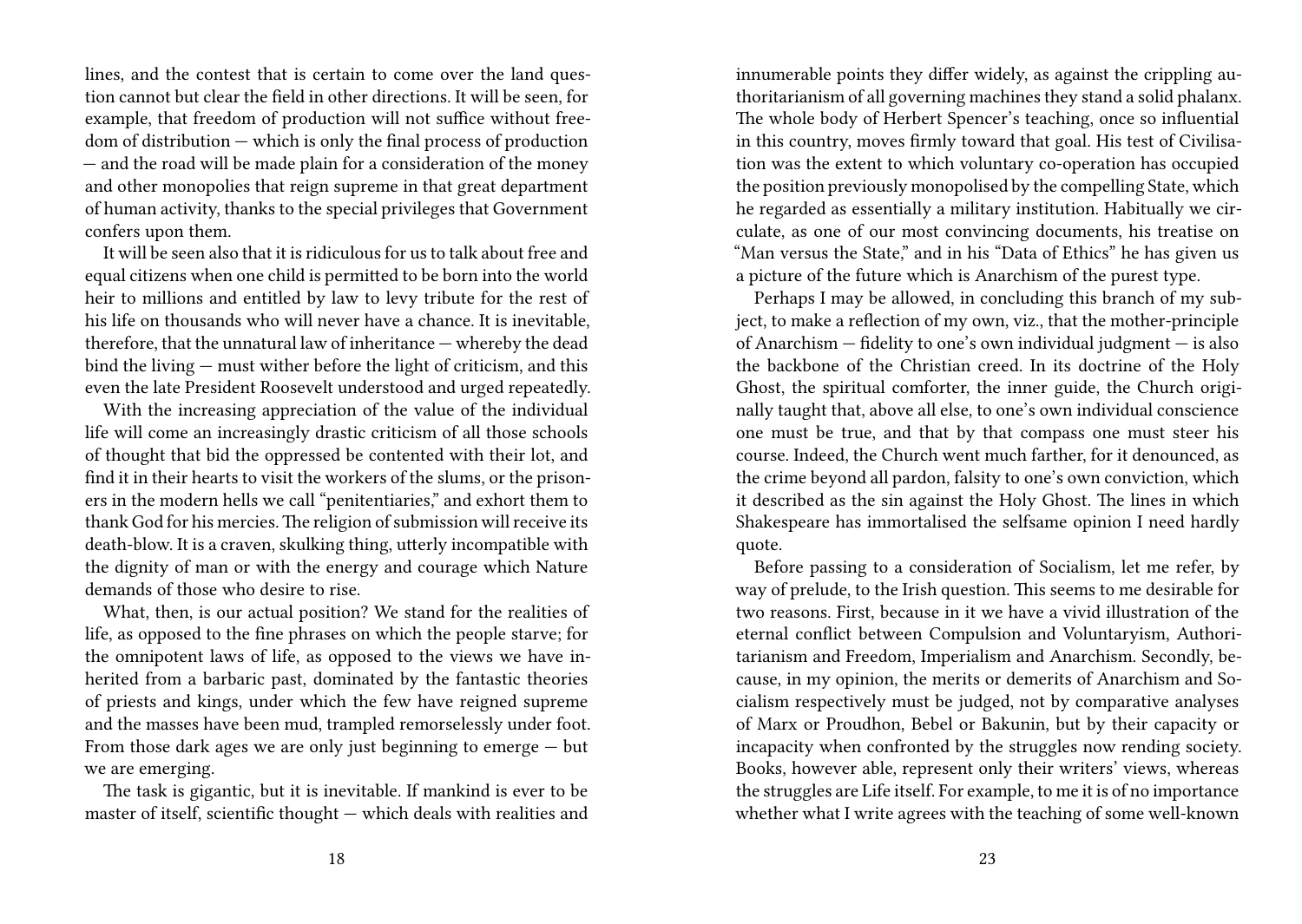greatly because only now are we beginning to glimpse the splendour of the uses to which it may be brought.

How, then, could we, seeing this so clearly, falter in our allegiance to Freedom, or fail to understand that' this once conquered, all other things will come? For, how can Science discover except through free experiment? How can the mind of Man expand when it is laced in the straitjacket of authority and is forbidden independence? This question answers itself, and the verdict passed by history leaves no room for doubt. Only with the winning from Militarism and Ecclesiasticism of some measure of freedom did Science come to life; and if the world were to pass again into a similar thraldom, that life would fall once more into a stupor from which it could be shaken only by some social upheaval far greater and more bloody than the French Revolution ever began to be. It is not the champions of Freedom who are responsible for violent Revolutions, but those who, in their ignorant insanity, believe they can serve Humanity by putting it in irons and further happiness by fettering Mankind. We may be passing even now into such a thraldom, for Democracy, trained from time immemorial to servility, has not yet learned the worth of Freedom and Plutocracy would only too gladly render all thought and knowledge subservient to its own profit-making schemes.

In these pages I have not tried to express my own opinions but to record what I have learned from a long study of a literature that, in quantity, is not inconsiderable, and, in quality, is of the highest rank. I have endeavoured to show how simple are the economics of Anarchism, which demand equality of opportunity for all; and I remind the reader that simplicity is always the mark of strength. I have sought to convey something, at least, of the spirit of Anarchism, which, keenly alive to the native worth and dignity of Man, abhors slavery in all its forms and regards the welfare of the Individual — physical, mental, and spiritual — as above all price. Eltzbacher, in his noted study of the seven great Anarchist writers he selects as typical — Tolstoy, Bakunin, Kropotkin Proudhon, Stirner, Godwin, and Tucker — calls special attention to the fact that, although on

bases its conclusions on ascertained facts — must take the place of guess and superstition. To bring the conduct of human life into accord with the ascertained facts of life is, at bottom, the great struggle that is going on in society, and in this great struggle we Anarchists — we say it confidently — stand in the very front rank.

Since the first publication of this pamphlet Civilisation has made a violent effort to shed the antiquated skin that fitted well enough perhaps its earlier and smaller growth. The dam that held for centuries has given way, and we have had The War — probably the greatest social dislocation yet recorded and the herald of profoundly revolutionary readjustments yet to come. For the moment it has thrown us back into barbarism. For the moment it has afflicted us with Militarism and scourged us with all the tyrannies that military philosophy and tactics approve of and enforce. Necessarily Militarism believes in itself and in that physical violence which is its speciality. Necessarily it sympathises with all those barbarisms of which it is the still-surviving representative, and distrusts those larger views that come with riper growth. How could it be otherwise? By the essence of its being Militarism does not argue; it commands. Its business is not to yield but to conquer, and to keep, at any cost, its conquests. Always, by the fundamental tenets of its creed it will invade; drive the weaker to the wall, enforce submission. He who talks to it of human rights, on the full recognition of which social peace depends, speaks a language it does not and cannot understand. To Militarism he is a dreamer, and, in the words of the great German soldier, Von Moltke, it does not even regard his dream as beautiful.

At present we are being swept by a very tidal-wave of War. Every Government is a vast military machine, armed with all the resources of modern science. Every Government is invading ruthlessly the liberties of its own "subjects" and stripping them of elemental rights. Resolved on keeping, at any cost, its existing conquests, every Government treats as an outcast and criminal him who questions its autocracy. Obsessed perpetually by fear, which